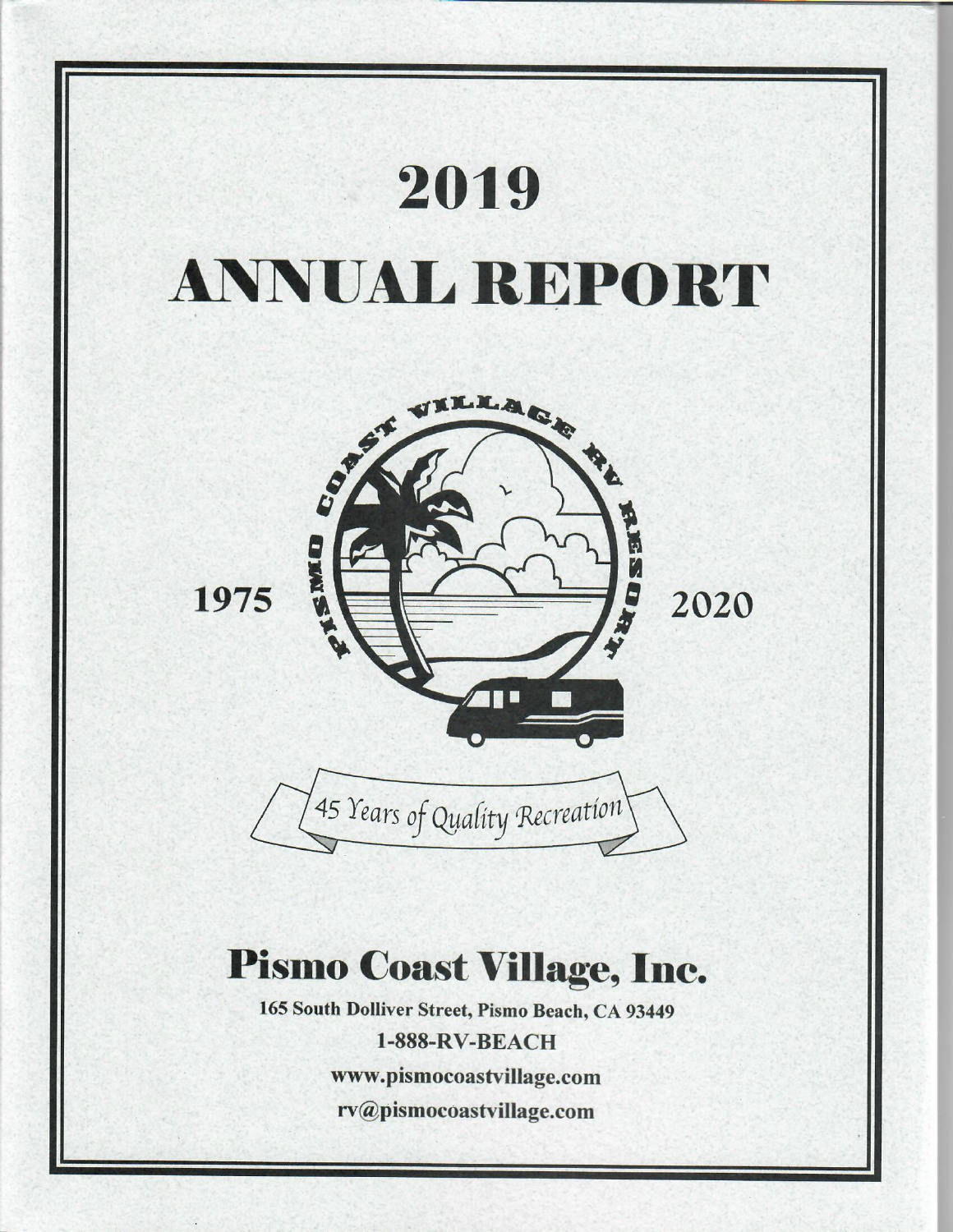# **TABLE OF CONTENTS**

| <b>Management's Discussion and Analysis of Financial Condition</b> |
|--------------------------------------------------------------------|
|                                                                    |
|                                                                    |
|                                                                    |
|                                                                    |
|                                                                    |
| <b>Statements of Income and Retained Earnings</b>                  |
| <b>Statements of Changes in Stockholders' Equity</b>               |
| <b>Statements of Cash Flows</b>                                    |
| <b>Notes to Financial Statements</b>                               |
|                                                                    |
| <b>Statements of Income (Unaudited)</b>                            |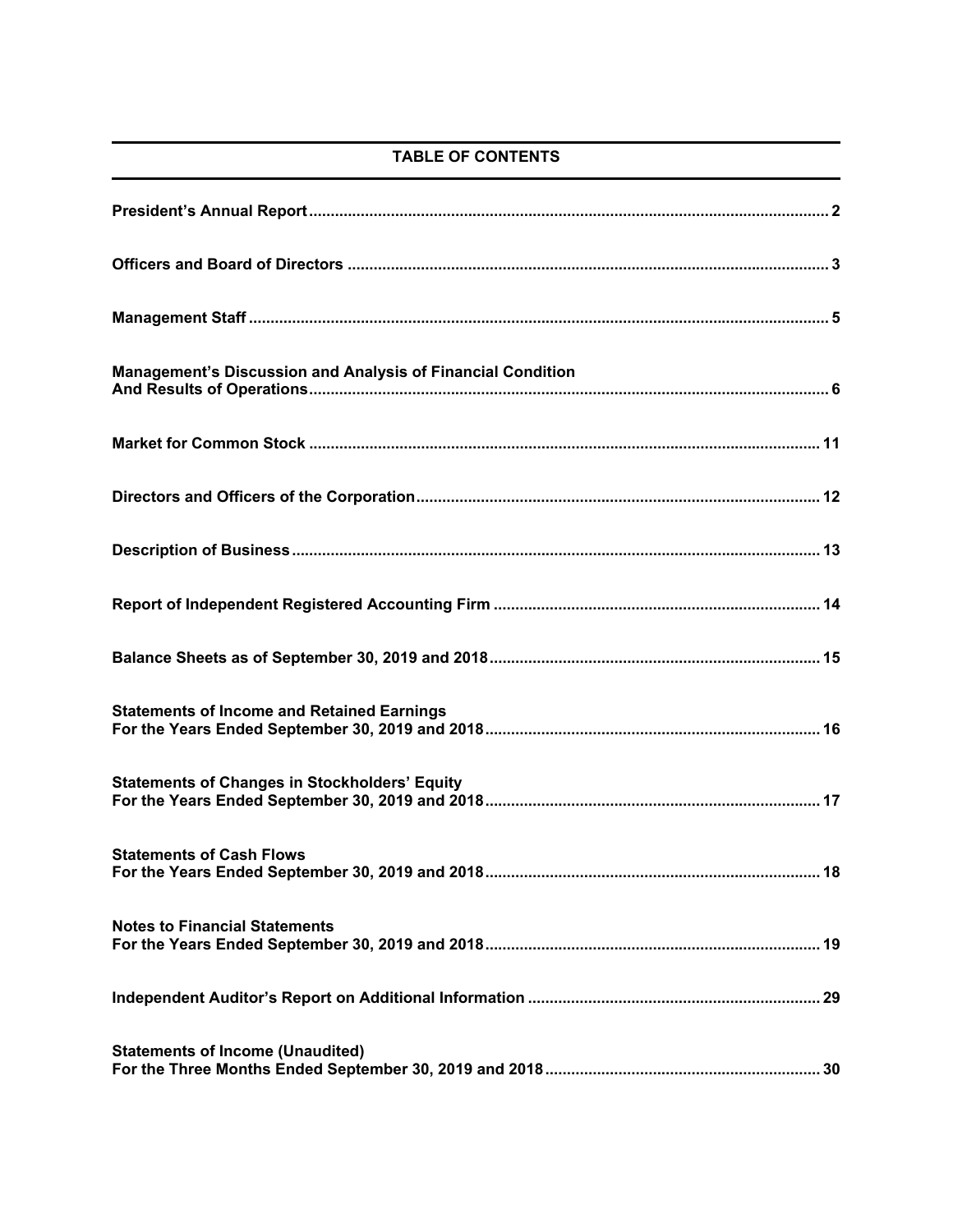# **PRESIDENT'S ANNUAL REPORT**

# By Terry Hughes

I want to express my appreciation for the opportunity to serve the shareholders for another year. Last year I ended my report with information that the Board was going to look at our three-share policy during 2019. We noticed that some shareholders were using the Certificate of Family Form to extend their stay in the Resort beyond the three-share limit. I would briefly like to explain the action the Board took to resolve this problem.

The intent of the three-share policy was to ensure that shareholders did not acquire large blocks of shares or time in the Resort and thereby reduce space availability for other shareholders. After consultation with our legal counsel for guidance, a policy change was implemented in May of 2019.

The policy change was undertaken to prevent shareholders from circumventing the three-share rule by using the Certificate of Family Form. The three-share policy now states, "Shareholders shall have their name on no more than three shares, either as a shareholder or as a family member on the Certificate of Family use form." I have asked management to aggressively pursue processes to track this usage. I outlined this policy change in greater detail in our recent Fall issue of the "Corporate Chronicle." If you have further questions, I encourage you to visit the Corporate Office for further clarification.

We have seen an increase in occupancy for the last seven (7) years. This year we experienced a decrease of 3.3% in our occupancy rate. Most of this decrease was seen in cancellations due to rain. We really needed the rainfall and are thankful for it even though it impacted our occupancy.

I can also announce that Pismo Coast Village, Inc. has a stable financial foundation. The Finance Committee works diligently with management to keep us on solid ground. We plan to invest funds for capital expenditures for the Resort during this coming year.

Trailer storage continues to be an excellent source of revenue, and we currently show approximately 2,200 units in storage. We continue to look for additional property to enhance this revenue stream. The new RV Service Facility has finally become a reality. After many delays, we have begun to see the building dot the horizon. We expect to celebrate our grand opening in early 2020, and have big plans for the success of this endeavor.

My appreciation to all Board Members who are willing to commit time and energy to the betterment of this corporation. Their efforts are an enormous contribution to our success. I enjoy working with each Director and encourage all shareholders to invest their time and energy back into the Resort. One way to do this is to apply to join the Board. Stop by the Corporate Office and request an application to become a Board member.

Our success starts each day at Pismo Coast Village Resort with the efforts of our CEO/General Manager, Leadership Team, staff, and workforce. I appreciate their commitment and dedication to our shareholders and guests. It takes all of us working together to make our Resort the premier destination on the Central Coast.

It has been a privilege to serve another term as your President of the Board of Directors for Pismo Coast Village.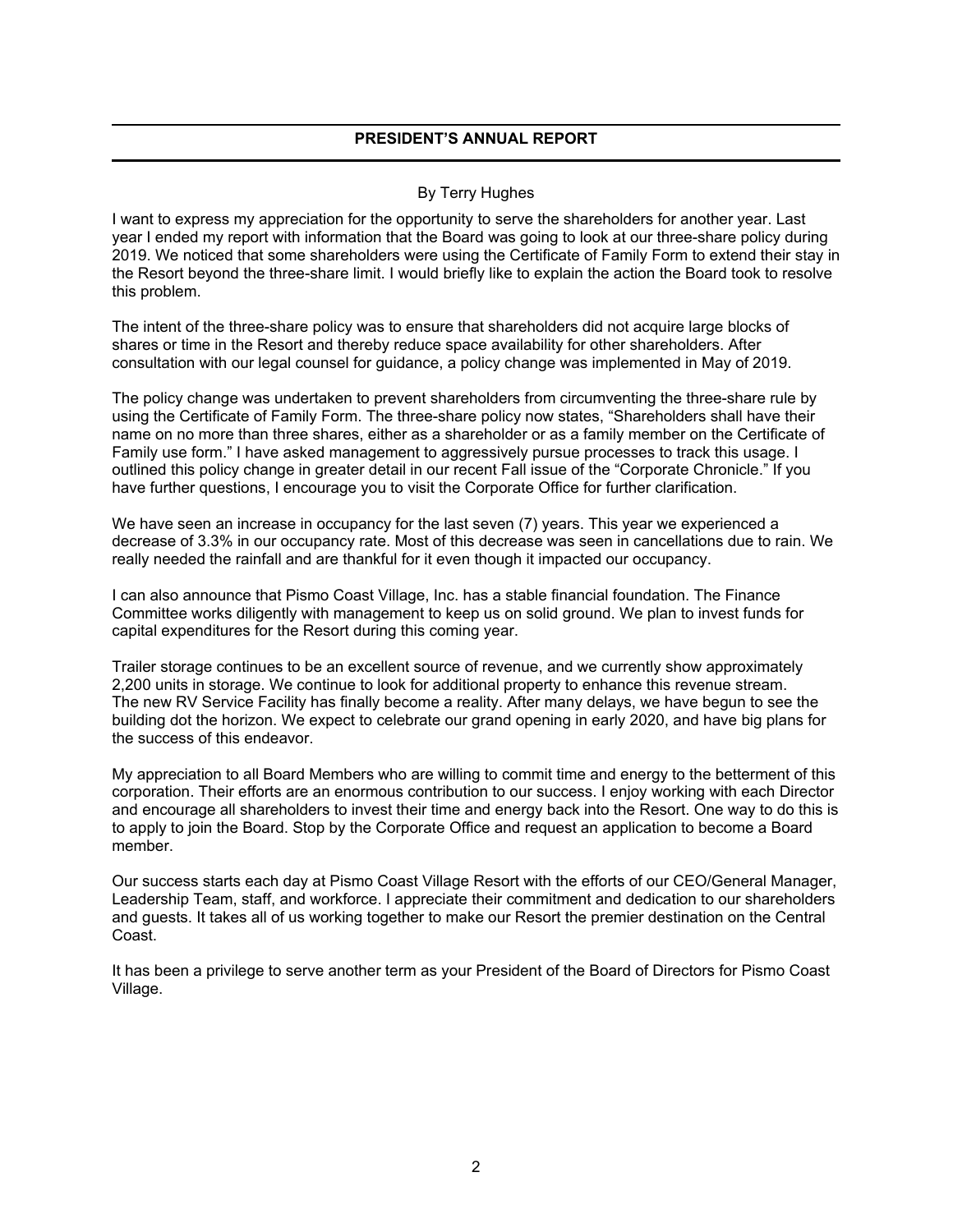# **OFFICERS BOARD OF DIRECTORS**

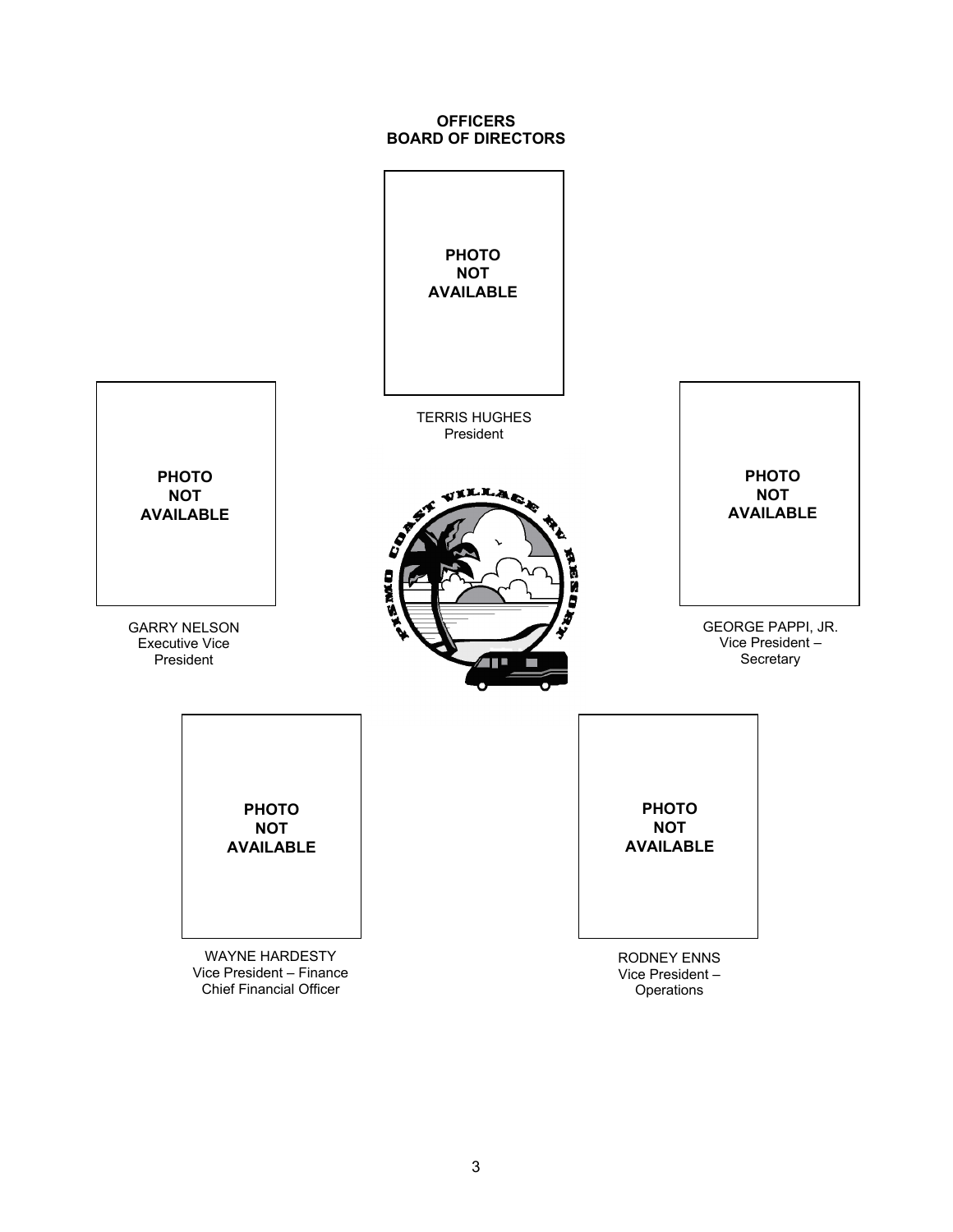# **DIRECTORS BOARD OF DIRECTORS**

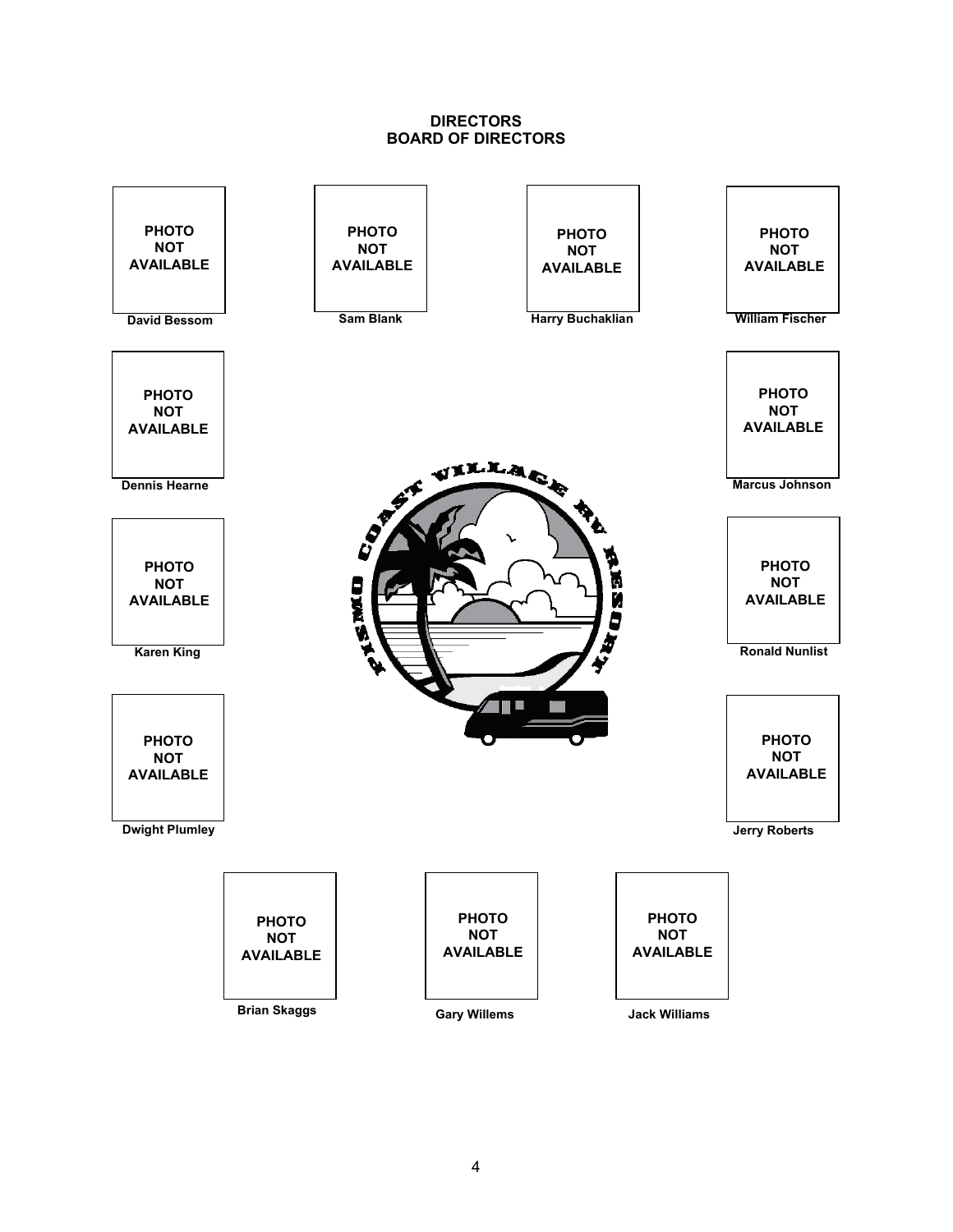# **MANAGEMENT STAFF**

**PHOTO NOT AVAILABLE**

**JAY JAMISON**  Chief Executive Officer/ General Manager/ Asst. Corp. Secretary

Jay Jamison has been employed by the Company since June 1997 as General Manager and serves as Assistant Corporate Secretary. In March 2007, the Board changed his title to Chief Executive Officer/General Manager. He has a B.S. degree in Agricultural Management from Cal Poly San Luis Obispo, graduating in 1976. Mr. Jamison was raised on his family's guest ranch, Rancho Oso, in Santa Barbara County, which included a recreational vehicle park, resident summer camp, equestrian facilities and numerous resort amenities. He worked on the ranch throughout his childhood and after college. The family business was sold in 1983, at which time Mr. Jamison was hired by Thousand Trails, Inc., a private membership resort, as a Resort Operations Manager. His last ten years at Thousand Trails were spent managing a 200-acre, 518-site, fullservice resort near Hollister, California. He also managed Thousand Trails resorts in Acton and Idyllwild in Southern California. Prior to his employment with the Company, Mr. Jamison was a General Manager with Skycrest Enterprises in Redding and managed Sugarloaf Marina and Resort on Lake Shasta in Northern California between January 1995 and June 1997. Mr. Jamison was appointed to and served as a commissioner

on the Pismo Beach Conference and Visitors Bureau from February 1998 to January 2010, serving as Chair from August 1999 until February 2009. At the 1999 National Association of RV Parks and Campgrounds Annual Convention, he was elected to serve on the Board of Directors representing the ten western states. During his two three-year terms on the Board, he served four years as Treasurer of the National Association, a position he held until he termed out December 2005. In June of 2002, Mr. Jamison was installed as a Director on the Board for the San Luis Obispo County Chapter of the American Red Cross, and served until June 2011, including from June 2006 until July 2008 as Board Chairman. In February 2006, Mr. Jamison was elected to serve as a commissioner on the California Travel and Tourism Commission, which markets California to potential domestic and international visitors. During his two four-year terms, he served on the Audit Committee, two years as committee Chairman, and one year on the Executive Committee. He termed out as a commissioner in June 2014; however, he still remains a member of the Audit Committee. Mr. Jamison was installed as a member of the Board of Directors for the San Luis Obispo County Conference and Visitors Bureau (Visit San Luis Obispo County) in 2012, and currently serves on the Executive Committee following two years as Board Chair. Since 2014 Mr. Jamison has served as a member of the Advisory Council for the Experience Industry Management (EIM) Department at Cal Poly San Luis Obispo.

CHARLES AMIAN has held the position of Operations Manager since June 1995. He began his career with PCV in June 1984 in the Maintenance Department, and has held various positions within the Company, including Reservations Supervisor and Store Supervisor. At the California Association of RV Parks and Campgrounds Annual Convention in March 2001, he was elected Board President and served two successful terms. At the 2002 National Association of RV Parks and Campground's Annual Convention, he was appointed to chair the State President's meeting. He served ten years on the CalARVC Board of Directors. Mr. Amian served four years on the Camp-California Marketing Board of Directors. He served fifteen years on the Board of Trustees of REC PAC (a California Recreation Political Action Committee formed to help protect, preserve and further recreational interests in California), and served two terms as Chair. Mr. Amian is a lifetime-designated Certified Park Operator. In November of 2016, Mr. Amian was appointed to serve as a member of the Board of Directors of the National Association of RV Parks and Campgrounds. **CHARLES AMIAN** 



Operations Manager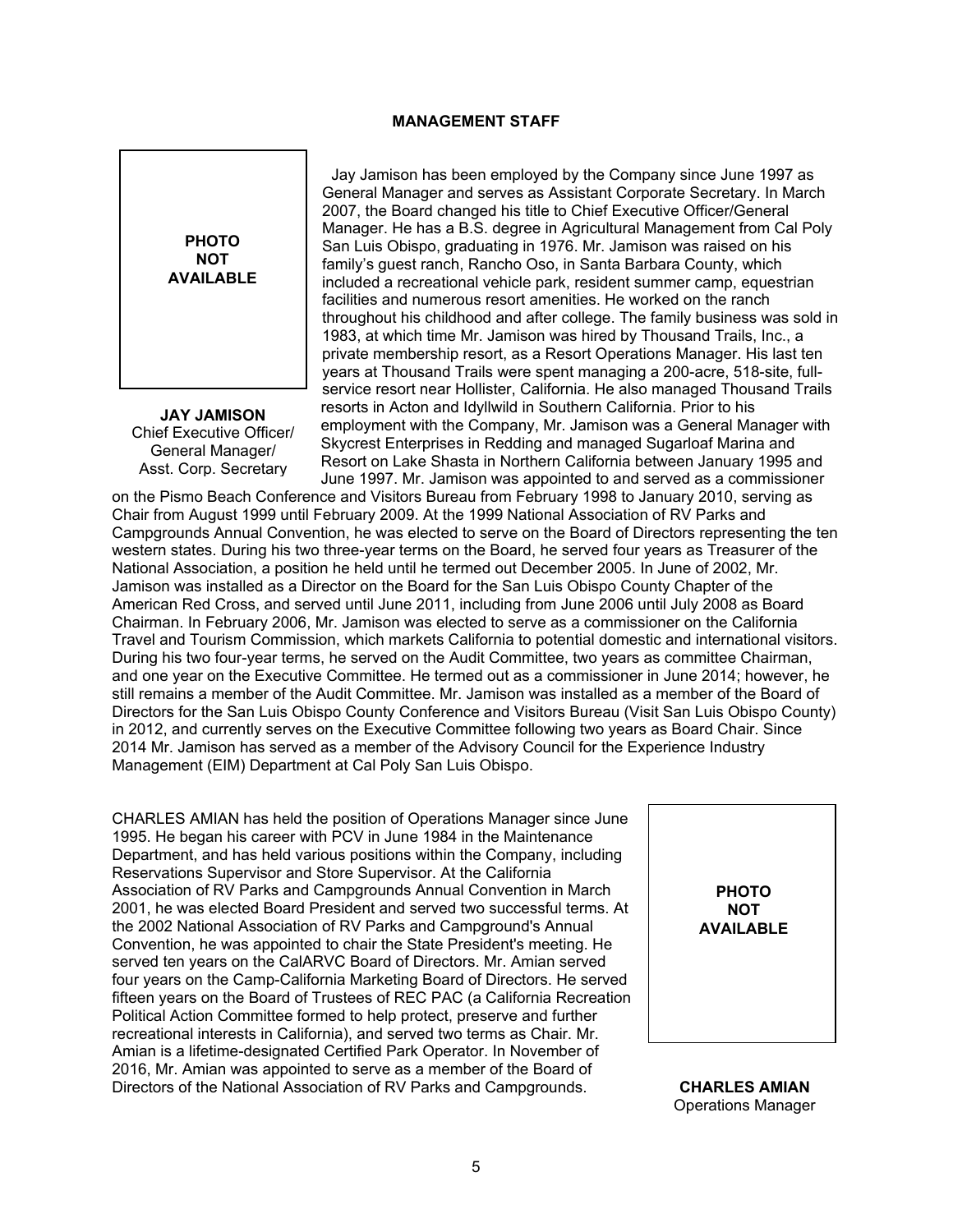# **MANAGEMENT'S DISCUSSION AND ANALYSIS OF FINANCIAL CONDITION AND RESULTS OF OPERATIONS**

The following analysis discusses the Company's financial condition as of September 30, 2019, compared with September 30, 2018. The discussion should be read in conjunction with the audited financial statement and the related notes to the financial statement and the other financial information included elsewhere in this Annual Report.

Certain information included herein contains statements that may be considered forward-looking statements, such as statements relating to anticipated expenses, capital spending and financing sources. Such forward-looking information involves important risks and uncertainties that could significantly affect anticipated results in the future and, accordingly, such results may differ from those expressed in any forward-looking statements made herein. These risks and uncertainties include, but are not limited to, those relating to competitive industry conditions, California tourism and weather conditions, dependence on existing management, leverage and debt service, the regulation of the recreational vehicle industry, domestic or global economic conditions, and changes in federal or state tax laws or the administration of such laws.

## **OVERVIEW**

Pismo Coast Village, Inc. operates as a 400-space recreational vehicle resort. The Company includes additional business operations to provide its users with a full range of services expected of a recreational resort. These services include a store, video arcade, laundromat, recreational vehicle repair, RV parts shop and an RV storage operation.

The Company is authorized to issue 1,800 shares, of one class, all with equal voting rights and all being without par value. Transfers of shares are restricted by Company bylaws. One such restriction is that transferees must acquire shares with intent to hold the same for the purpose of enjoying camping rights and other benefits to which a shareholder is entitled. Each share of stock is intended to provide the shareholder with the opportunity for 45 nights of free site use per year. However, if the Company is unable to generate sufficient funds from the public, the Company may be required to charge shareholders for services.

Management is charged with the task of developing sufficient funds to operate the Resort through site sales to general public guests by allocating a minimum of 175 sites to general public use and allocating a maximum of 225 sites for shareholder free use. The other service centers are expected to generate sufficient revenue to support themselves and/or produce a profit.

The Company continues to promote and depend upon recreational vehicle camping as the primary source of revenue. The rental of campsites to the general public provides income to cover expenses, complete capital improvements, and allow shareholders up to 45 free nights camping annually. Additional revenues come from RV storage and spotting, RV service and repair, on-site convenience store, and other ancillary activities such as laundromat, arcade, and bike rental.

The RVing public actively seeks accommodations on the Central Coast despite volatile fuel prices and personal financial uncertainties. RVing offers an affordable outdoor recreational experience, and the Company provides quality facilities and services in a highly popular location. Site occupancy for fiscal year 2019 was down 3.3%, following the previous year's record occupancy, primarily due to weather. Revenues from ancillary operations, such as the General Store, RV service, laundromat, arcade, and bike rental, all contribute to the profitability of the Company.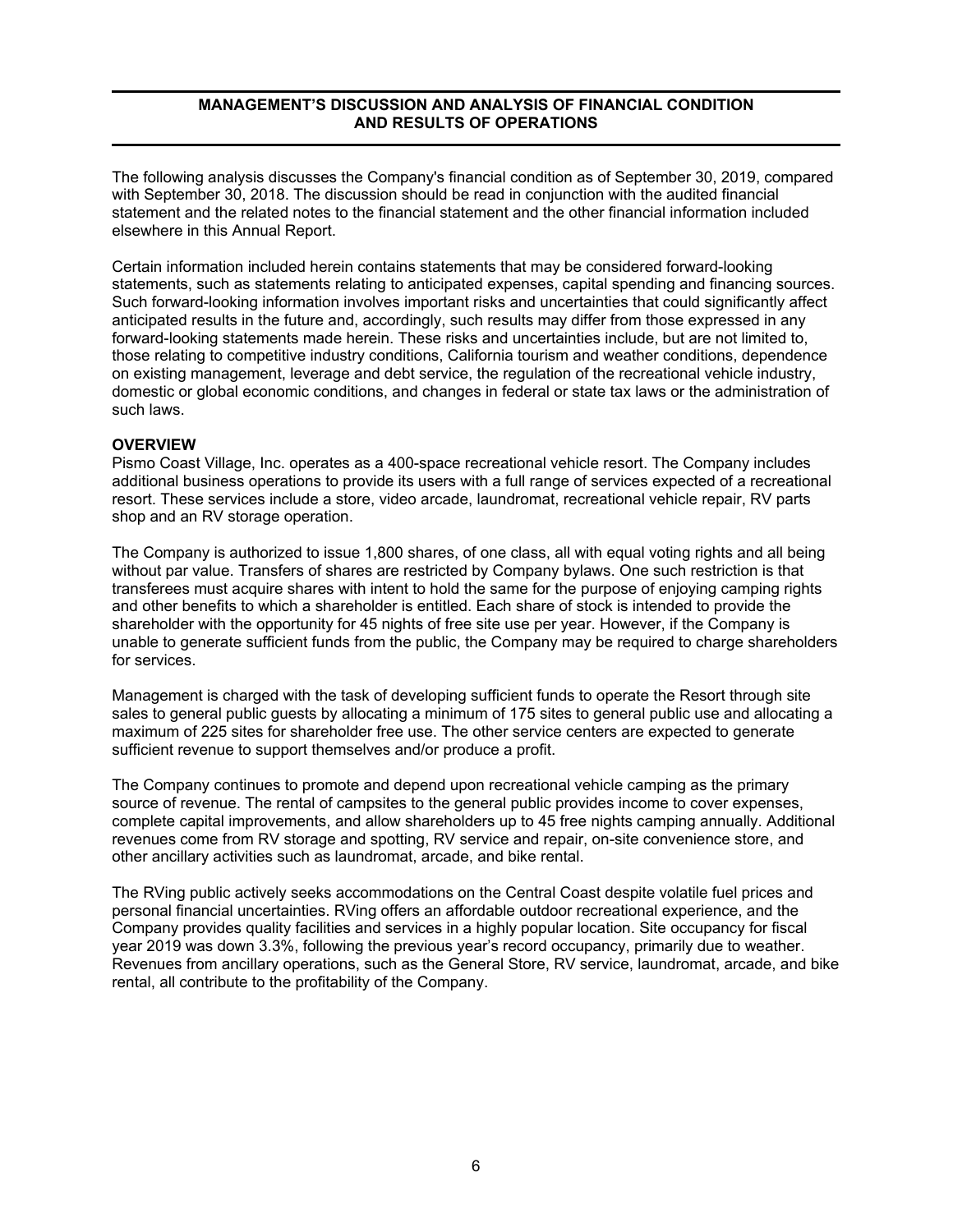RV storage continues to provide a significant portion of the Company's revenue. RV storage provides numerous benefits to the customer including: no stress of towing, no need to own a tow vehicle, use of RV by multiple family members, and convenience.

After years with no debt, the Board of Directors approved expansion of the RV storage program and understood this investment would require substantial financing. Management has made it a high priority to affect timely construction and successful marketing in order to maximize return on this investment. The Company currently has no outstanding debt.

Ongoing investment in Resort improvements has assured Resort guests and shareholders a top quality, up-to-date facility. This quality and pride of ownership was evident when the National Association of RV Parks and Campgrounds Park of the Year was awarded to the Resort for 2007 - 2008. In addition, in 2008 the Resort was the only industry rated "A" park in California for customer satisfaction based on internet visitor surveys collected nationally by Guest Reviews. The Resort also received the Guest Reviews "A" rated park recognition for the years 2011, 2012, 2013, 2014, 2015, 2016 and one of 30 parks nationally in 2017.

The Company's commitment to quality, value, and enjoyment is underscored by the business' success due to word of mouth and referrals from guests. In addition, investment for online marketing, ads in the leading national directories, and trade magazine advertising formulates most of the business-marketing plan.

### CURRENT OPERATING PLANS

The Board of Directors continues its previously established policy by adopting a stringent conservative budget for fiscal year 2020, which projects a positive cash flow of approximately \$2,274,675 from operations. This projection is based on paid site occupancy reflecting similar occupancy as experienced in fiscal year 2019. The 2020 budget plan includes a \$5 per night increase for all site rentals effective January 1, 2020. While the Company projects a positive cash flow, this cannot be assured for fiscal year 2020.

# FINANCIAL CONDITION

The business of the Company is seasonal and is concentrated on prime days of the year which are defined as follows: President's Day weekend, Easter week, Memorial Day weekend, summer vacation months, Labor Day weekend, Thanksgiving week, and Christmas/New Year's week. There are no known trends that affect business or affect revenue.

The Company develops its income from two sources: (a) Resort Operations, consisting of revenues generated from RV site rentals, from RV storage space operations, and lease revenues from the laundromat, arcade, restaurant operations and property leases for cell tower communications facilities by third party lessees; and (b) Retail Operations, consisting of revenues from general store operations and from RV parts and service operations.

The Company has arranged a \$500,000 line of credit that is currently not drawn on. The financing resulting from the purchase of RV storage property was paid off through accelerated payments and eliminated in September 2017. The Company has no other liabilities to creditors other than current accounts payable arising from its normal day-to-day operations and advance Resort rental reservation deposits, none of which are in arrears.

## LIQUIDITY

The Company's policy is to use its ability to generate operating cash flow to meet its expected future needs for internal growth. The Company has continued to maintain sufficient cash so as to not require the use of a short-term line of credit during the off-season period, and the Company expects to be able to do so (although no assurance of continued cash flow can be given).

Net cash provided by operating activities totaled \$1,974,573 in 2019, compared to \$1,671,755 for the 2018 fiscal year.

During fiscal year 2019, capital investment of \$1,135,283 was made that included partial construction of the new RV service facility, a new Hino trailer tow truck, and surveillance cameras for the resort. During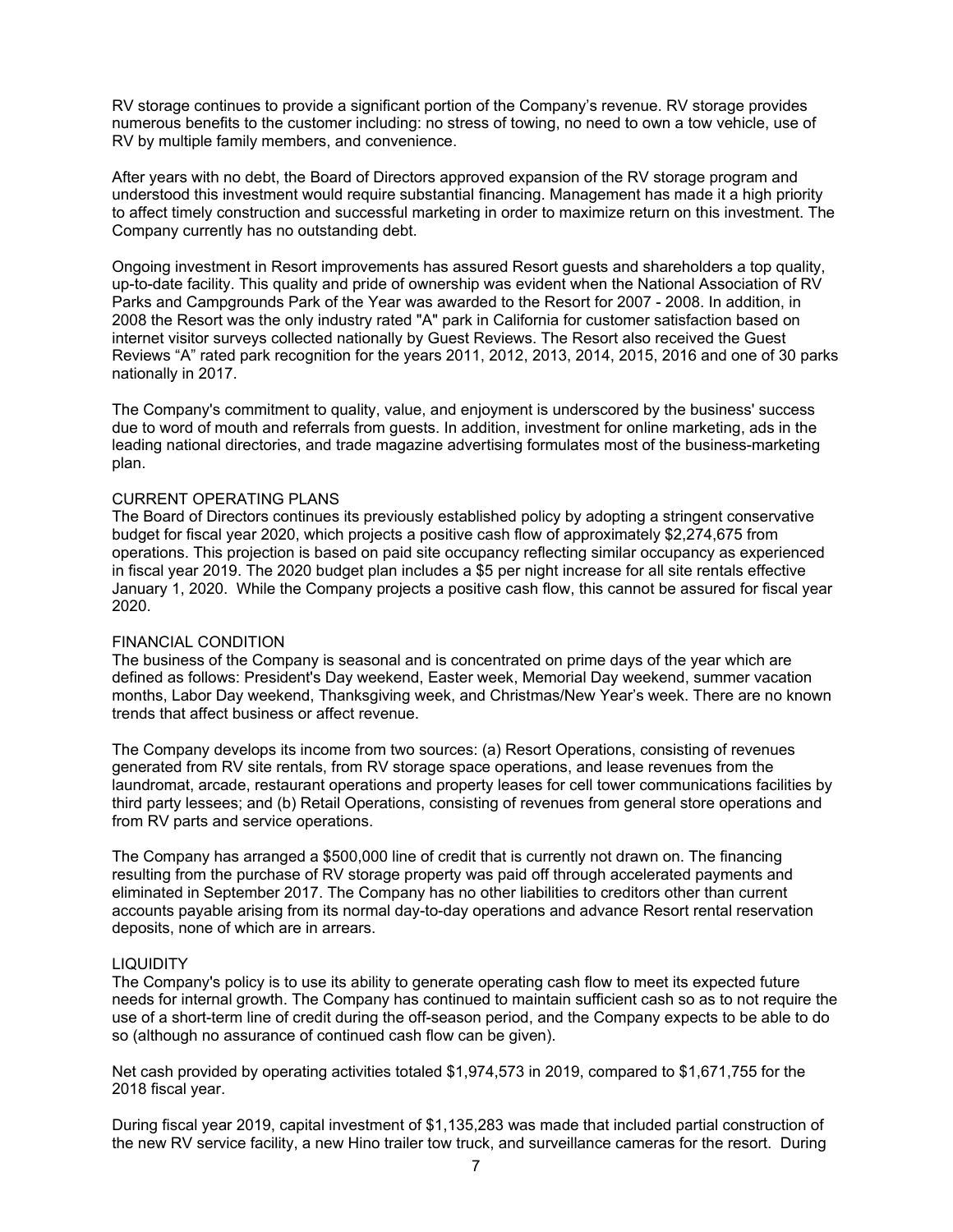fiscal year 2018, capital investment of \$231,279 was made that included a new trailer tow truck, installation of HVAC in the General Store, a golf cart, and engineering and permits for the new RV service facility These projects were completed on time and within budget.

With the possibility of requiring additional funds for planned capital improvements and the winter season, the Company maintains a \$500,000 Line of Credit to ensure funds will be available if required. In anticipation of future large projects, the Board of Directors has instructed management to build operational cash balances.

Fiscal year 2019's current ratio (current assets to current liabilities) of 2.35 increased from fiscal year 2018's current ratio of 2.08. The increase in current ratio is the result of increased cash and cash equivalents, increased inventories, and increased prepaid expenses.

Working Capital increased to \$3,075,762 at the end of fiscal year 2019, compared to \$2,317,928 at the end of fiscal year 2018. This increase is primarily a result of increased cash and cash equivalents as a result of increased income from Resort operations and postponement of some capital projects. It should be noted the Company paid off all remaining balance of the note payable of \$1,431,890 during fiscal year 2017.

## CAPITAL RESOURCES AND PLANNED EXPENDITURES

The Company plans capital expenditures up to \$650,000 in fiscal year 2020 to further enhance the Resort facilities and services. This would include complete the construction of a new RV service and repair facility, a new trailer tow truck, resort surveillance upgrade, a street sweeper, and a hydraulic RV lift for the RV Service facility. Funding for these projects is expected to come from normal operating cash flows and, if necessary, supplemented with outside financing. These capital expenditures are expected to increase the Resort's value to its shareholders and the general public.

## RESULTS OF OPERATIONS

#### YEAR-TO-YEAR COMPARISON

Revenue: Operating revenue, interest and other income increased above the prior fiscal year ended September 30, 2018, by \$35,939, or 0.42%.

## REVENUE BY SEGMENT

|                                                                                                                                              | 2019                                              | 2018                                              |
|----------------------------------------------------------------------------------------------------------------------------------------------|---------------------------------------------------|---------------------------------------------------|
| <b>OCCUPANCY</b><br>% of Shareholder Site Use<br>% of Paid Site Rental<br>% Total Site Occupancy<br>% of Storage Rental<br>Average Paid Site | \$<br>23.7%<br>58.7%<br>82.5%<br>99.0%<br>61.49   | \$<br>24.4%<br>60.8%<br>85.3%<br>98.0%<br>61.15   |
| <b>RESORT OPERATIONS</b><br>Site Rental<br><b>Storage Operations</b><br><b>Support Operations</b><br>Total                                   | \$ 5,273,719<br>1,898,369<br>204,927<br>7,377,015 | \$ 5,248,903<br>1,857,578<br>200,190<br>7,306,671 |
| <b>RETAIL OPERATIONS</b><br>Store<br>RV Repair/Parts Store<br>Total                                                                          | 624,075<br>506,044<br>1,130,119                   | 677,801<br>485,563<br>1,163,364                   |
| <b>INTEREST INCOME</b>                                                                                                                       | 5,084                                             | 6,244                                             |
| TOTAL REVENUE                                                                                                                                | 8,512,218                                         | \$ 8,476,279                                      |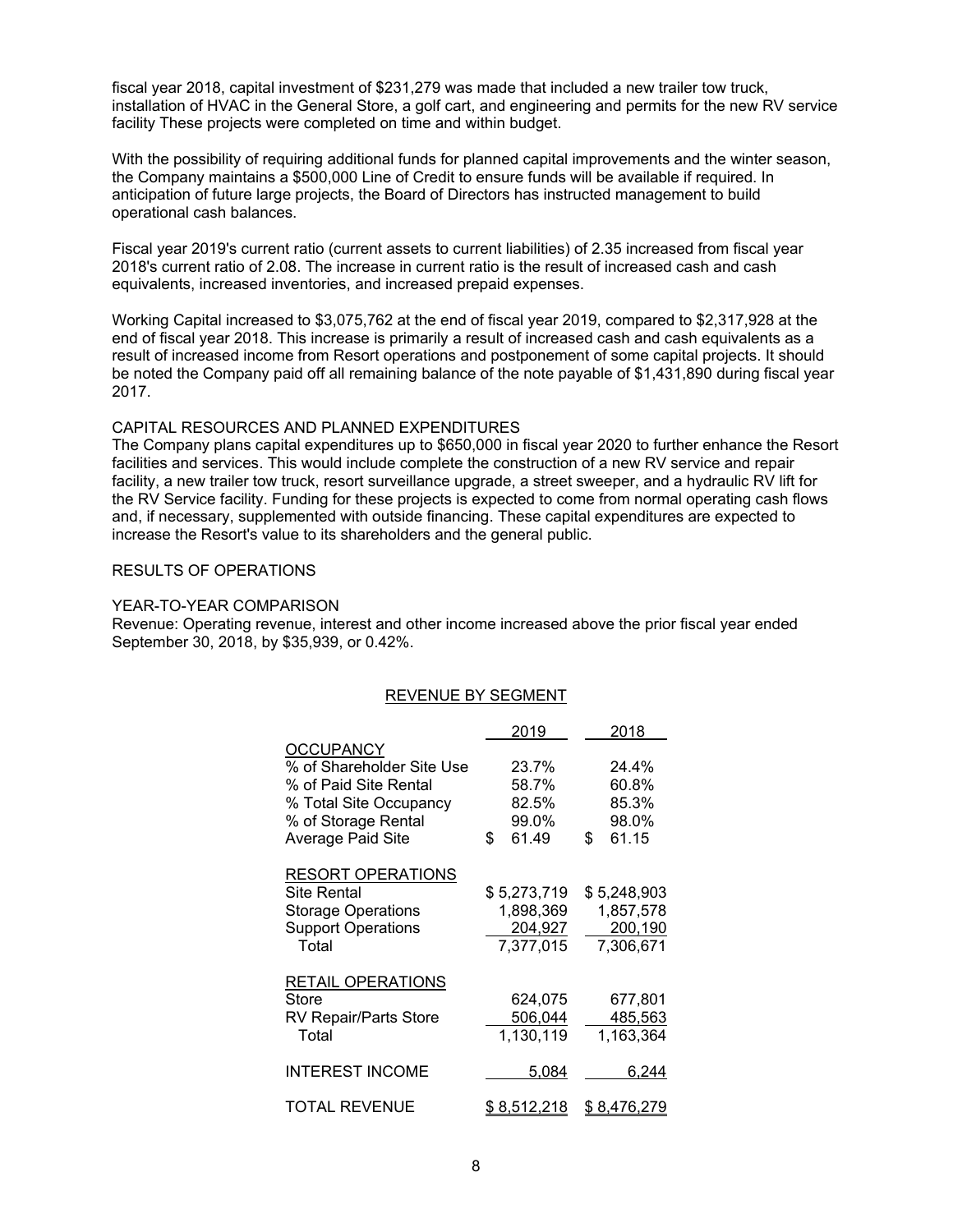Occupancy rates on the previous table are calculated based on the quantity occupied as compared to the total sites available for occupancy (i.e., total occupied to number of total available). Average paid site is based on site revenue and paid sites. Resort support operations include revenues received from the arcade, laundromat, recreational activities, and other less significant sources.

#### 2019 COMPARED WITH 2018

Resort operations income increased \$70,344, or 1.0%, primarily due to a \$30,760, or 8.0%, increase in RV Spotting revenue, and a \$24,816 or 0.5% increase in site rental revenue. General Public site occupancy was down 3.5% or 3010 nights primarily due to weather. However, site revenue increased due to a rate increase effective January 1, 2019.

Retail operations income decreased \$33,245, or 2.9%, partly due to a \$53,726, or 7.9%, decrease in the General Store revenue. The General Store operated with less staff and shorter hours in 2019. While the revenue was down, the General Store contributed an increase in profit of \$67,297 over the previous year. The RV Service department increased revenue \$20,481, or 4.2%, over the previous year. In an effort to maximize revenue, management continues to stock more appropriate items, more effectively merchandise, and pay greater attention to customer service. In addition, management has actively promoted the RV service and retail operation locally compared to previous years.

Interest/Dividend Income decreased \$1,160, or 18.6%, below the previous year. Loss on Disposal of Assets for fiscal year 2019 was \$1,200, compared to \$1,249 the previous year. In addition, Interest Expense increased to \$17,532 in 2019 compared to \$10,133 the previous year.

Operating Expenses increased \$43,331, or 0.8%, as a result of labor, repairs and maintenance, advertising, pension match, credit card processing, electricity, and television. Expenses that were significantly below the previous year included workers' compensation, insurance benefits, and small equipment purchases.

Maintaining a conservative approach, most expense items were managed well below plan and in many categories below the previous year. The Board of Directors has directed management to continue maintenance projects as needed to provide a first-class resort for campers using recreational vehicles.

Income before provision for income taxes of \$2,115,613, a 5.2% increase above last year, is reflective of increased income from operations and gain from sale of investments.

Net income of \$1,478,233 for fiscal year 2019 shows a decrease of \$145,967, or 9.0%, below a net income of \$1,624,200 in 2018. This decrease in net income is a reflection of the increase in the provision for income tax.

INFLATION has not had a significant impact on our profit position. The Company has increased rates, which have more than compensated for the rate of inflation.

FUTURE OPERATING RESULTS could be unfavorably impacted to the extent that changing prices result in lower discretionary income for customers and/or increased transportation costs to the Resort. In addition, increasing prices affect operations and liquidity by raising the replacement cost of property and equipment.

#### FACTORS THAT MAY AFFECT FUTURE OPERATING RESULTS:

A number of factors, many of which are common to the lodging industry and beyond our control, could affect our business, including the following:

- increased gas prices;
- increased competition from other resorts in our market;
- increases in operating costs due to inflation, labor costs, workers' compensation and healthcare related costs, utility costs, insurance and unanticipated costs such as acts of nature and their consequences and other factors that may not be offset by increased rates;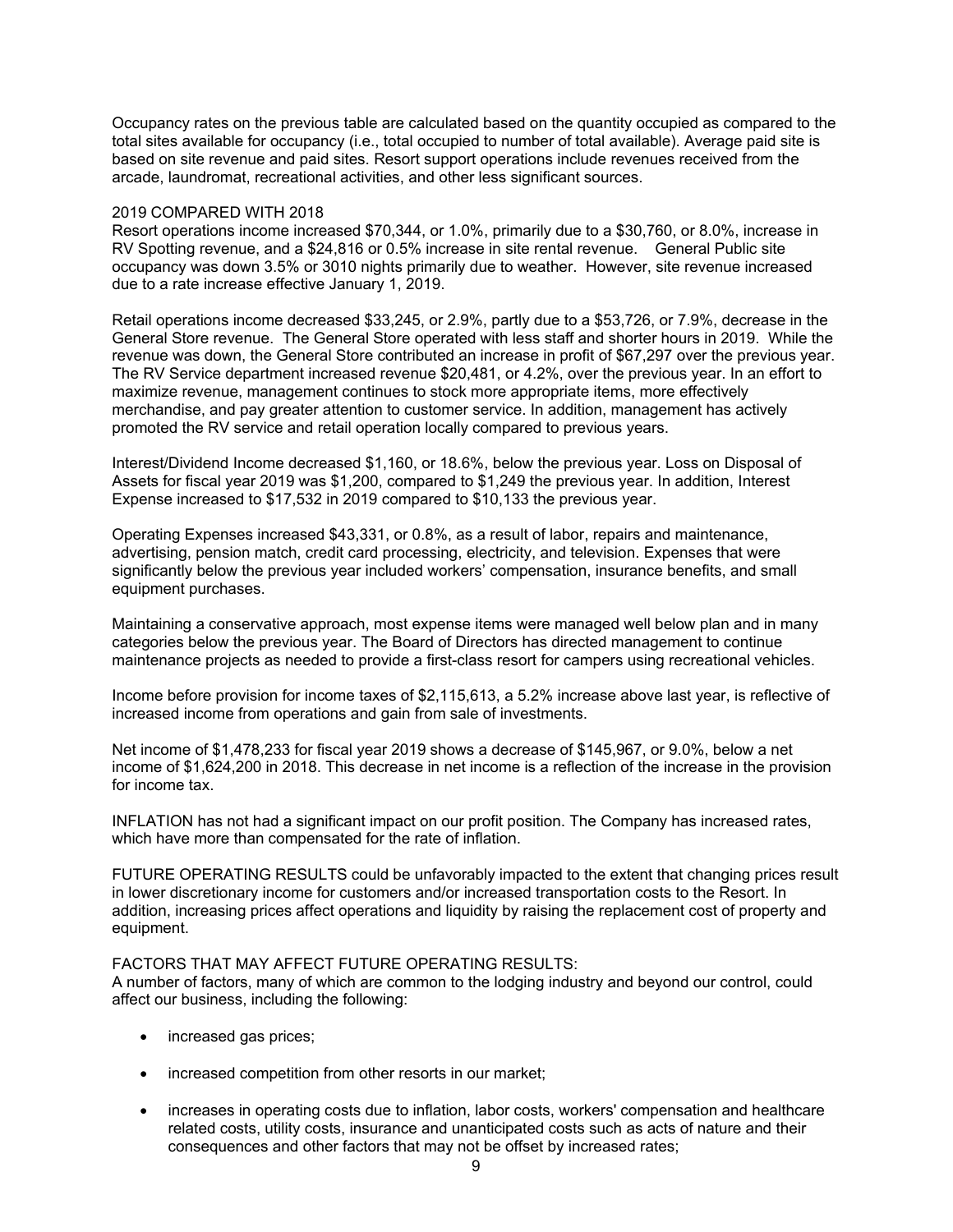- changes in interest rates, cost and terms of debt financing;
- changes in governmental laws and regulations, fiscal policies and zoning ordinances and the related costs of compliance with laws and regulations, fiscal policies and ordinances;
- adverse effects of market conditions, which may diminish the desire for leisure travel; and
- adverse effects of a downturn in the leisure industry.

The leisure and travel business is seasonal and seasonal variations in revenue at our Resort can be expected to cause quarterly fluctuations in our revenue.

Our revenue is generally highest in the third and fourth quarters. Quarterly revenue also may be harmed by events beyond our control, such as extreme weather conditions, terrorist attacks or alerts, contagious diseases, economic factors, and other considerations affecting travel. To the extent that cash flow from operations is insufficient during any quarter due to temporary or seasonal fluctuations in revenue, we have to rely on our short-term line of credit for operations.

In the recent past, events beyond our control, including an economic slowdown and terrorism, harmed the operating performance of the leisure industry generally, and if these or similar events occur again, our operating and financial results may be harmed by declines in average daily rates or occupancy.

Carrying our outstanding debt may harm our business and financial results by:

- requiring us to use a substantial portion of our funds from operations to make required payments on principal and interest, which will reduce the amount of cash available to us for our operations and capital expenditures, future business opportunities and other purposes;
- making us more vulnerable to economic and industry downturns and reducing our flexibility in responding to changing business and economic conditions;
- limiting our ability to borrow more money for operations, capital expenditures or to finance acquisitions in the future; and
- requiring us to sell one or more properties, possibly on disadvantageous terms, in order to make required payments of interest and principal.

Our Resort has a need for ongoing renovations and potentially significant capital expenditures in connection with improvements, and the costs of such renovations or improvements may exceed our expectations.

Occupancy and the rates we are able to charge are often affected by the maintenance and capital improvements at a resort, especially in the event that the maintenance of improvements is not completed on schedule, or if the improvements result in the closure of the General Store or a significant number of sites. The costs of capital expenditures we need to make could harm our financial condition and reduce amounts available for operations. These capital improvements may also give rise to additional risks including:

- construction cost overruns and delays;
- a possible shortage of available cash to fund capital improvements and the related possibility that financing of these expenditures may not be available to us on favorable terms;
- uncertainties as to market demand or a loss of market demand after capital improvements have begun;
- disruption in service and site availability causing reduced demand, occupancy, and rates; and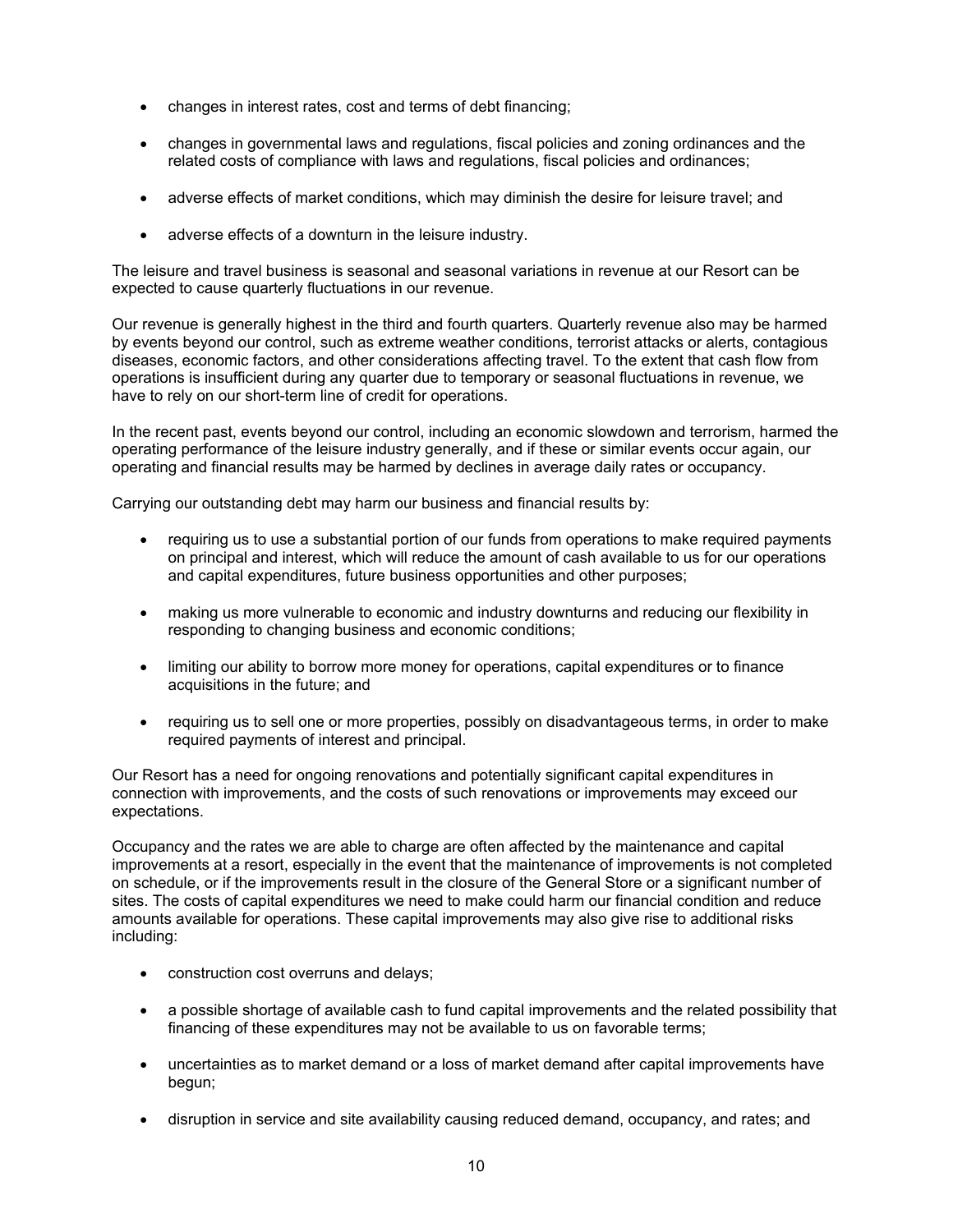possible environmental issues.

We rely on our executive officers, the loss of whom could significantly harm our business.

Our continued success will depend, to a significant extent, on the efforts and abilities of our C.E.O. and General Manager, Jay Jamison. Mr. Jamison is important to our business and strategy and to the extent that were he to depart and is not replaced with an experienced substitute, Mr. Jamison's departure could harm our operations, financial condition and operating results.

Uninsured and underinsured losses could harm our financial condition, and results of operations.

Various types of catastrophic issues, such as losses due to wars, terrorist acts, earthquakes, floods, pollution or environmental matters, generally are either uninsurable or not economically insurable, or may be subject to insurance coverage limitations, such as large deductibles or co-payments. Our Resort is located on the coast of California, which has been historically at greater risk to certain acts of nature (such as severe storms, fires and earthquakes).

In the event of a catastrophic loss, our insurance coverage may not be sufficient to cover the full current market value or replacement cost of our lost properties. Should an uninsured loss or a loss in excess of insured limits occur, we could lose all or a portion of the capital we have invested in the Resort, as well as the anticipated future revenue from the Resort. In that event, we might nevertheless remain obligated for any notes payable or other financial obligations related to the property. Inflation, changes in building codes and ordinances, environmental considerations and other factors might also keep us from using insurance proceeds to replace or renovate the Resort after it has been damaged or destroyed. Under these circumstances, the insurance proceeds we receive might be inadequate to restore our economic position on the damaged or destroyed property.

# **MARKET FOR COMMON STOCK**

Common stock of the Corporation is not listed through an exchange or quoted on NASDAQ or any other national quotation system. While Pismo Coast Investments, a licensed broker/dealer located at 165 South Dolliver Street, Pismo Beach, California 93449, assists shareholders by processing trades and occasionally taking positions in the Company's stock for its own account, that firm does not technically make a market in the stock, as that term is commonly understood in the securities industry. Thus, there is not a true "public market" for the stock of the Company. However, through the last fiscal year the sales process of transactions informally reported to the Company ranged from a low selling price of \$41,000 to a high selling price of \$42,000, with an average selling price of \$41,780. Stock trades are reported to the Company through the licensed broker/dealer or private parties processing transfers as appropriate. The Board must act to approve all trades, which if approved, are then forwarded to the official transfer agent. No dividends were paid on common stock for fiscal year 2019.

- (a) The approximate number of holders of the Company's stock on September 30, 2019 was 1,506.
- (b) The Company has paid no dividends since it was organized in 1975, and although there is no legal restriction impairing the right of the Company to pay dividends, the Company does not intend to pay dividends in the foreseeable future. The Company selects to invest its available working capital to enhance the facilities at the Resort.
- (c) The Company renewed a lease agreement with Ms. Jeanne Sousa, a California Corporations Licensed Broker, for the lease of a 200-square foot building at the Resort from which she conducts sales activities in the Company's stock. The term of the lease is for three years commencing on January 1, 2020 and ending on December 31, 2022. Continued renewal is expected without significant impact. Termination or cancellation may be made by either Lessor or Lessee by giving the other party sixty-days (60 days) written notice.

Effective July 30, 2007, Computershare Trust Company, N.A. ("Computershare") has served as the transfer agent and registrar for the Company. The contact information for Computershare is as follows: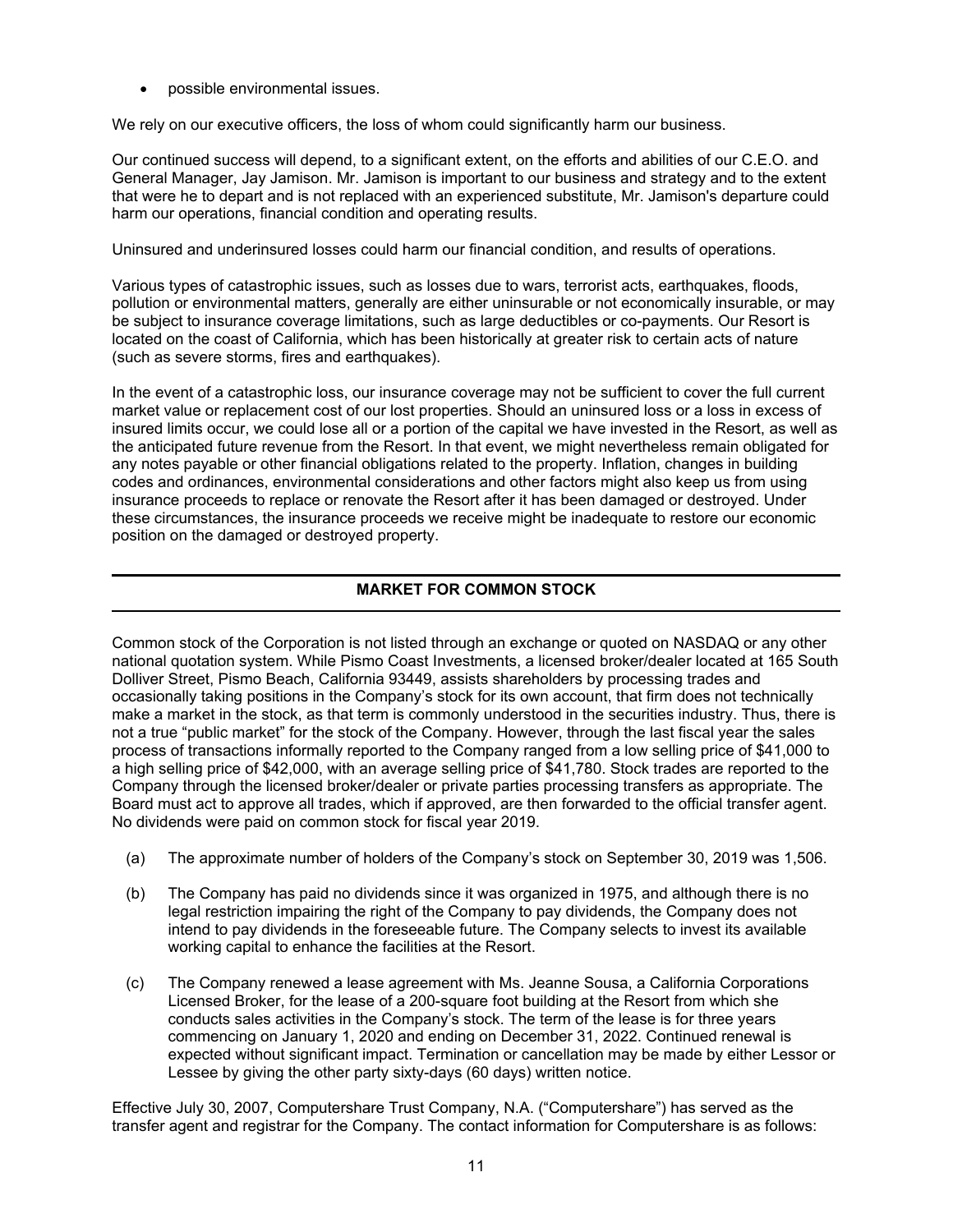Providence RI 02940-3070

Telephone and Fax Website Toll free 1-800-962-4284 www.computershare.com Telephone 1-303-262-0600 Fax 1-303-262-0700

For Standard U. S. Postal Mail For Overnight/Express Delivery Computershare Trust Company, N.A. Computershare Trust Company, N.A. P O Box 43070 250 Royall Street

**Shareholders wishing to receive a copy of the Corporation's Annual Report to the Securities Exchange Commission on Form 10-K may do so, without charge, by writing to Jay Jamison, Chief Executive Officer/General Manager, at the Corporate address listed on the cover of this report.** 

# **DIRECTORS AND OFFICERS OF THE CORPORATION**

**DAVID BESSOM,** Director. Retired.

**SAM BLANK**, Director. Mr. Blank is a retired school administrator, and a licensed real estate agent for Coldwell Banker Real Estate in the San Diego, California area.

**HARRY BUCHAKLIAN**, Director. Retired.

**RODNEY ENNS**, Director and Vice President - Operations. Mr. Enns teaches mathematics and engineering at Mission Oak High School in Tulare, California.

**WILLIAM FISCHER**, Director. Retired.

**WAYNE HARDESTY**, Director, Vice President – Finance, and Chief Financial Officer. Mr. Hardesty is a licensed Enrolled Agent and currently operates Hardesty Financial Services in Rancho Cucamonga, California.

**DENNIS HEARNE**, Director. Mr. Hearne serves as a member of the board of directors for his family's agriculture business, L.A. Hearne Company, located in the Salinas Valley in California.

**TERRIS HUGHES**, Director and President. Semi-retired.

**MARCUS JOHNSON,** Director. Mr. Johnson is a retired educator with thirty-seven years of active service. He currently serves as the co-director of the John D. Welty Center for Educational Policy and Leadership at California State University, Fresno, and is the Executive Director of the Fresno Compact.

**KAREN KING,** Director. Mrs. King is a Mortgage Operations Risk Consultant with Wells Fargo Bank in Camarillo, California.

**GARRY NELSON**, Director and Executive Vice President. Retired.

**RONALD NUNLIST**, Director. Retired.

**GEORGE PAPPI, JR.**, Director and Vice President - Secretary. Mr. Pappi is employed as a property major case general adjustor for The Hartford Insurance.

**DWIGHT PLUMLEY**, Director. Mr. Plumley owned, operated and was president of Packers Manufacturing, Inc., a company that produced fruit and vegetable packing and processing systems. The company was located in Visalia, California.

**JERRY ROBERTS**, Director. Mr. Roberts is a Certified Public Accountant and is a partner in the firm of Lampros & Roberts, a financial and tax consulting firm, practicing in Los Gatos, California.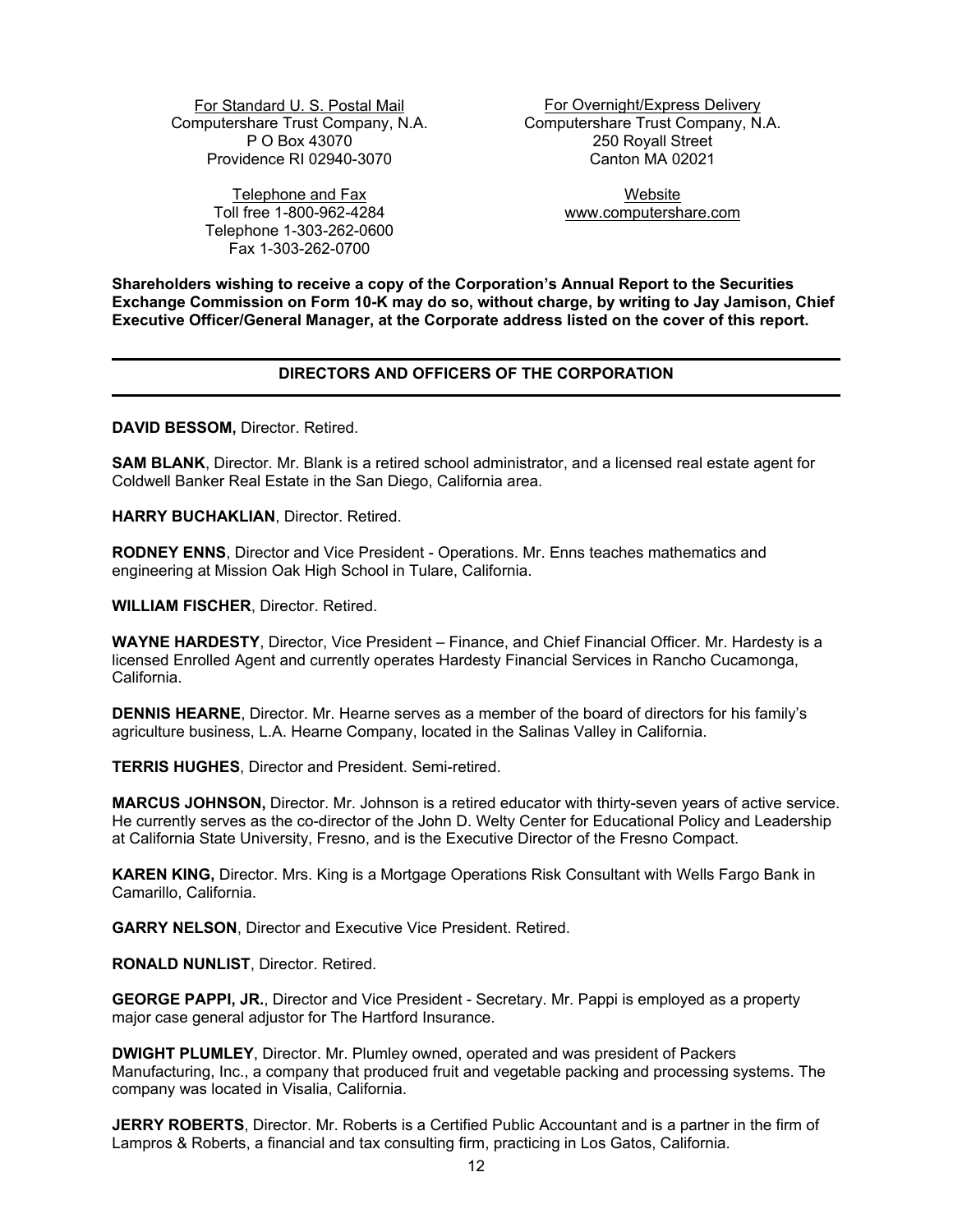**BRIAN SKAGGS,** Director. Mr. Skaggs is a Registered Civil Engineer and a partner in Summers Engineering, Inc., a consulting engineering firm operating in Hanford, California, that specializes in water resources with an emphasis on municipal water supply, irrigation and drainage projects.

**GARY WILLEMS**, Director. Retired.

**JACK WILLIAMS**, Director. Mr. Williams owns and operates a CPA practice in Bakersfield, California.

# **OTHER OFFICERS AND KEY EMPLOYEES:**

JAY JAMISON, Chief Executive Officer/General Manager and Assistant Corporate Secretary.

# **DESCRIPTION OF BUSINESS**

The Company is engaged in only one business, namely, the ownership and operation of the recreational vehicle resort with recreational vehicle storage lots and a repair and service facility. Accordingly, all of the revenues, operating profit (loss) and identifiable assets of the Company are attributable to a single industry segment. The Company engages in no foreign operations and derives no revenues or income from export sales.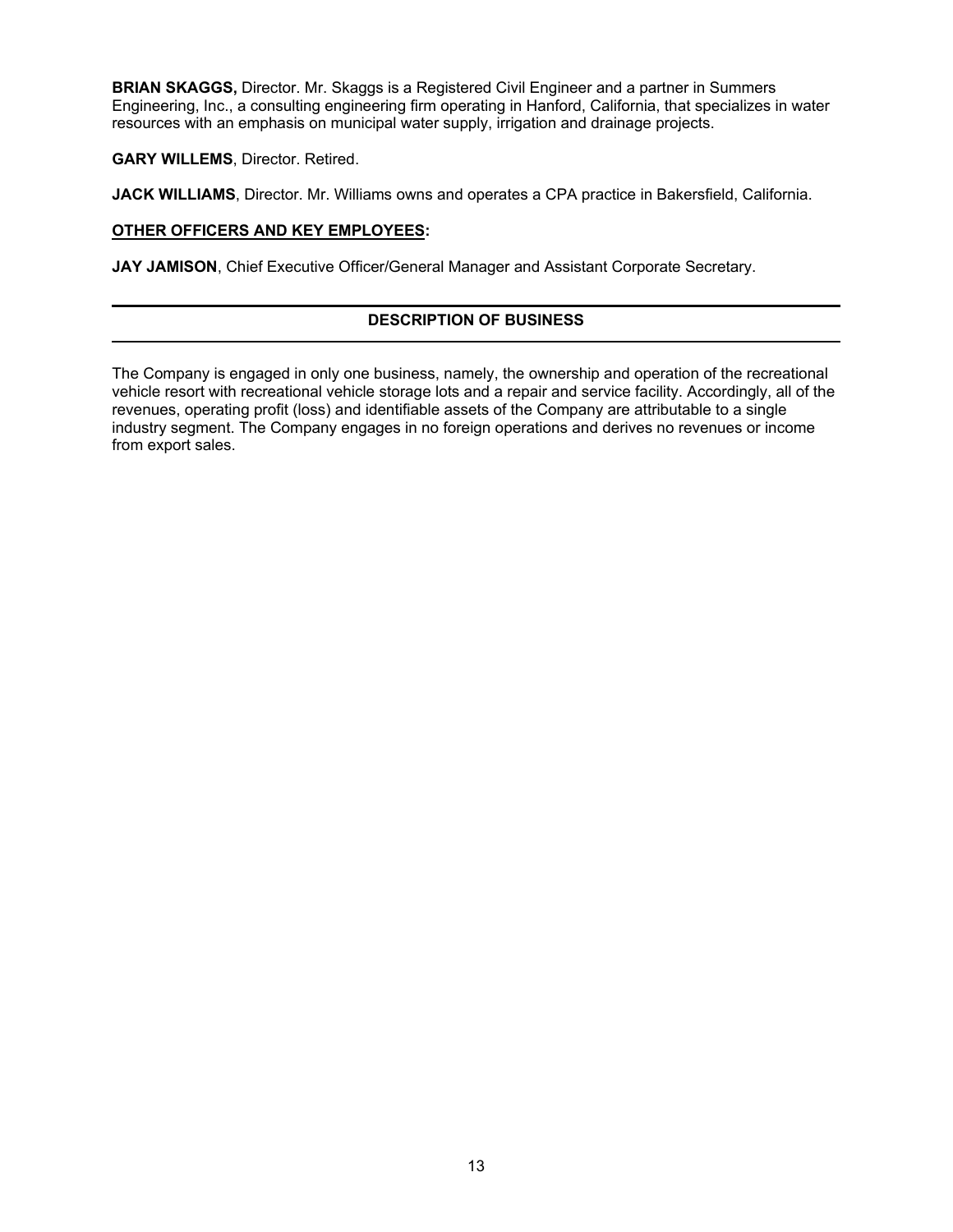# REPORT OF INDEPENDENT REGISTERED

# PUBLIC ACCOUNTING FIRM

To the Board of Directors and Shareholders Pismo Coast Village, Inc. 165 South Dolliver Street Pismo Beach, California

## **Opinion on the Financial Statements**

We have audited the accompanying balance sheets of Pismo Coast Village, Inc. (the Company) (a California corporation) as of September 30, 2019 and 2018, and the related statements of income and comprehensive income, stockholders' equity, and cash flows for each of the years in the two-year period ended September 30, 2019, and the notes and Schedule of Operating Expenses (collectively referred to as the financial statements). In our opinion, the financial statements present fairly, in all material respects, the financial position of the Company as of September 30, 2019 and 2018, and the results of its operations and its cash flows for each of the years in the two-year period ended September 30, 2019, in conformity with accounting principles generally accepted in the United States of America.

#### **Basis for Opinion**

These financial statements are the responsibility of the Company's management. Our responsibility is to express an opinion on these financial statements based on our audits. We are a public accounting firm registered with the Public Company Accounting Oversight Board (United States) (PCAOB) and are required to be independent with respect to the Company in accordance with the U.S. federal securities laws and the applicable rules and regulations of the Securities and Exchange Commission and the PCAOB.

We conducted our audits in accordance with the standards of PCAOB. Those standards require that we plan and perform the audit to obtain reasonable assurance about whether the financial statements are free of material misstatement, whether due to error or fraud. The Company is not required to have, nor were we engaged to perform, an audit of its internal control over financial reporting. As part of our audits, we are required to obtain an understanding of internal control over financial reporting, but not for the purpose of expressing an opinion on the effectiveness of the Company's internal control over financial reporting. Accordingly, we express no such opinion.

Our audit included performing procedures to assess the risks of material misstatements of the financial statements, whether due to error or fraud, and performing procedures that respond to those risks. Such procedures included examining, on a test basis, evidence regarding the amounts and disclosures in the financial statements. Our audits also included evaluating the accounting principles used and significant estimates made by management, as well as evaluating the overall financial statement presentation. We believe that our audits provide a reasonable basis for our opinion.

#### BROWN ARMSTRONG ACCOUNTANCY CORPORATION

We have served as the Company's auditor since 2005.

Bakersfield, California November 25, 2019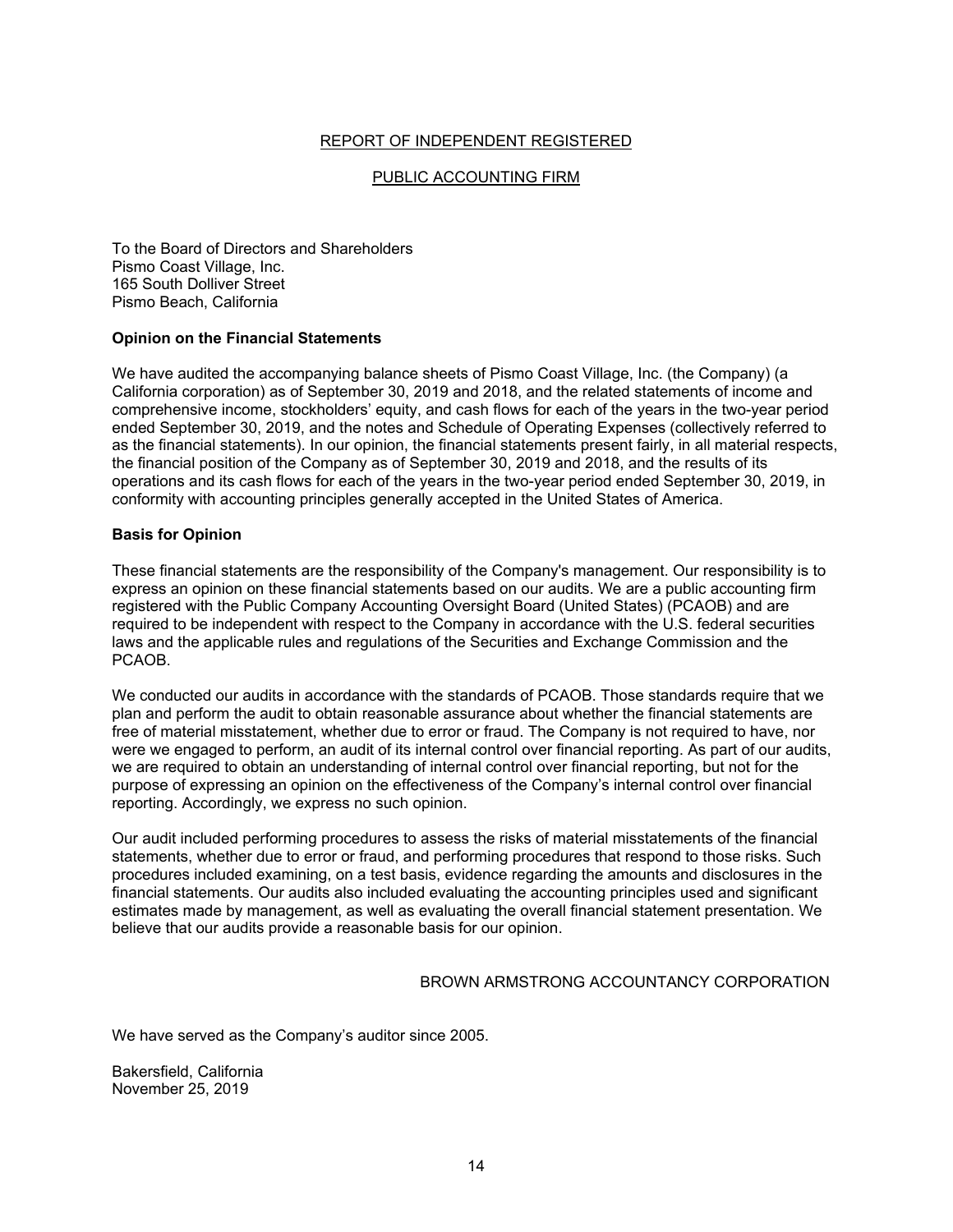#### **PISMO COAST VILLAGE, INC. BALANCE SHEETS SEPTEMBER 30, 2019 AND 2018**

|                                                   | 2019             | 2018             |
|---------------------------------------------------|------------------|------------------|
| <b>Assets</b>                                     |                  |                  |
| <b>Current assets</b>                             |                  |                  |
| Cash and cash equivalents                         | \$<br>5,076,024  | 4,202,436<br>\$  |
| Accounts receivable                               | 50,412           | 55,409           |
| Inventories                                       | 191,246          | 182,437          |
| Prepaid income taxes                              | 4,900            |                  |
| Prepaid expenses                                  | 26,107           | 15,423           |
| Total current assets                              | 5,348,689        | 4,455,705        |
| <b>Property and equipment</b>                     |                  |                  |
| Net of accumulated depreciation and amortization  | 15,314,959       | 14,607,089       |
| <b>Investments</b>                                |                  | 111,204          |
| <b>Total assets</b>                               | 20,663,648<br>\$ | \$<br>19,173,998 |
| <b>Liabilities and Stockholders' Equity</b>       |                  |                  |
| <b>Current liabilities</b>                        |                  |                  |
| Accounts payable and accrued liabilities          | \$<br>276,371    | 251,861          |
| Accrued salaries and vacation                     | 359,910          | 338,106          |
| Rental deposits                                   | 1,592,692        | 1,499,084        |
| Income taxes payable                              |                  | 8,300            |
| Current portion of capital lease obligations      | 43,954           | 40,426           |
| <b>Total current liabilities</b>                  | 2,272,927        | 2,137,777        |
| Long-term liabilities                             |                  |                  |
| Deferred taxes                                    | 444,800          | 520,300          |
| Capital lease obligations, net of current portion | 198,247          | 168,476          |
| <b>Total liabilities</b>                          | 2,915,974        | 2,826,553        |
| <b>Stockholders' equity</b>                       |                  |                  |
| Common stock - no par value, 1,800 shares issued, |                  |                  |
| 1,775 shares outstanding                          | 5,569,268        | 5,569,268        |
| Retained earnings                                 | 12,178,406       | 10,700,173       |
| Accumulated other comprehensive income            |                  | 78,004           |
| Total stockholders' equity                        | 17,747,674       | 16,347,445       |
| Total liabilities and stockholders' equity        | 20,663,648<br>S  | \$19,173,998     |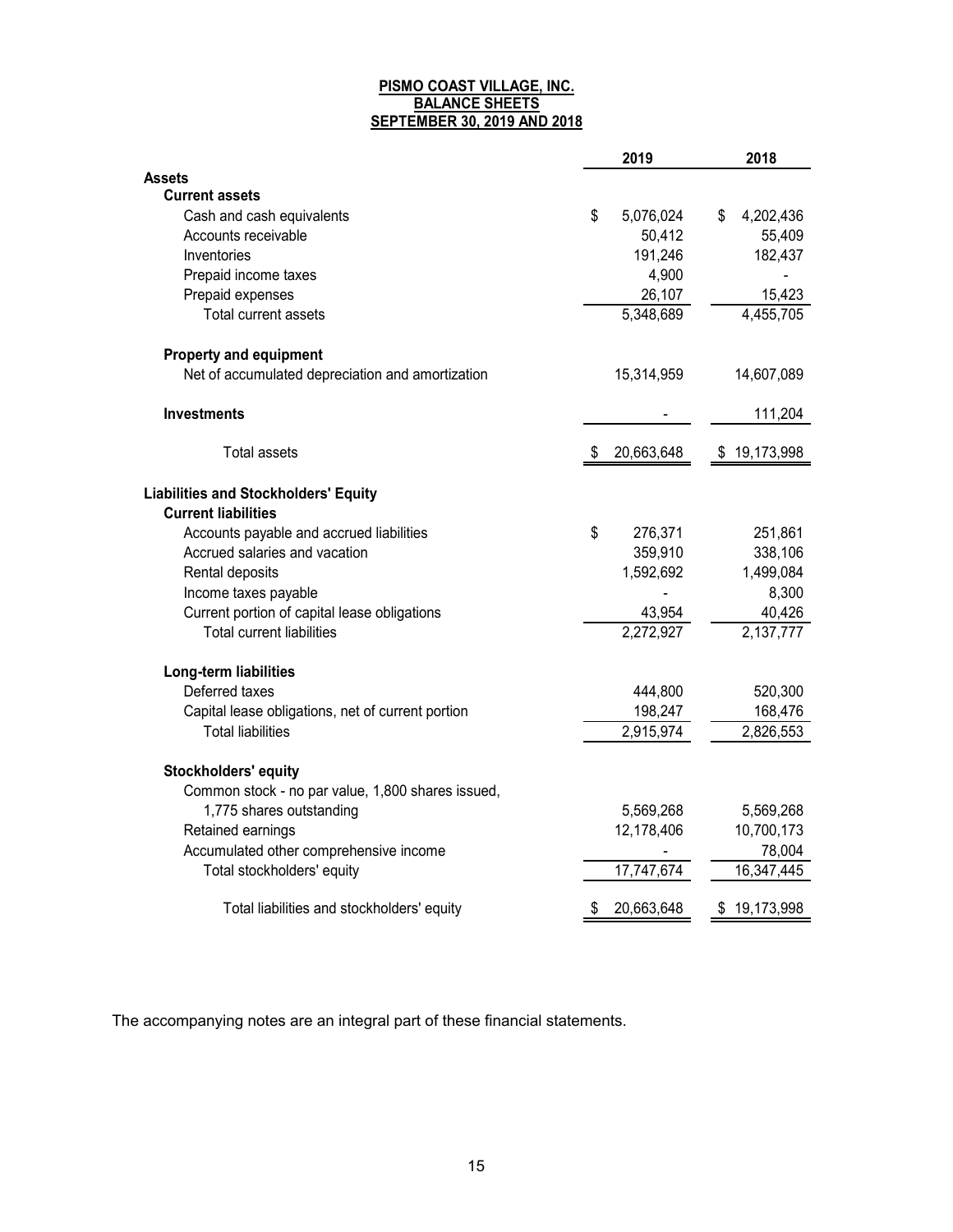#### **PISMO COAST VILLAGE, INC. STATEMENTS OF OPERATIONS AND RETAINED EARNINGS YEARS ENDED SEPTEMBER 30, 2019 AND 2018**

|                                                  | 2019           | 2018            |
|--------------------------------------------------|----------------|-----------------|
| <b>Income</b>                                    |                |                 |
| Resort operations                                | 7,377,015      | \$<br>7,306,671 |
| Retail operations                                | 1,130,119      | 1,163,364       |
| Total income                                     | 8,507,134      | 8,470,035       |
| <b>Costs and expenses</b>                        |                |                 |
| Operating expenses                               | 5,528,569      | 5,485,238       |
| Cost of goods sold                               | 531,177        | 540,377         |
| Depreciation                                     | 427,413        | 431,280         |
| Total costs and expenses                         | 6,487,159      | 6,456,895       |
| Income from operations                           | 2,019,975      | 2,013,140       |
| Other income (expense)                           |                |                 |
| Interest and dividend income                     | 5,084          | 6,244           |
| Interest expense                                 | (17, 532)      | (10, 133)       |
| Gain (loss) on disposal of fixed assets          | 1,200          | 1,249           |
| Gain (loss) on sale of investments               | 106,886        |                 |
| Total other income (expense)                     | 95,638         | (2,640)         |
| Income before provision for income tax           | 2,115,613      | 2,010,500       |
| Provision for income tax                         | 637,380        | 386,300         |
| <b>Net income</b>                                | 1,478,233      | 1,624,200       |
| Other comprehensive income                       |                |                 |
| Change in unrealized holding gains on            |                |                 |
| available-for-sale securities, net of applicable |                |                 |
| deferred taxes                                   | (78,004)       | 78,004          |
| Total other comprehensive income                 | (78,004)       | 78,004          |
| Total comprehensive income                       | 1,400,229<br>Ş | \$<br>1,702,204 |
| Net income per share                             | \$<br>832.81   | \$<br>915.04    |
| Total comprehensive income per share             | \$<br>788.86   | \$<br>958.99    |
|                                                  |                |                 |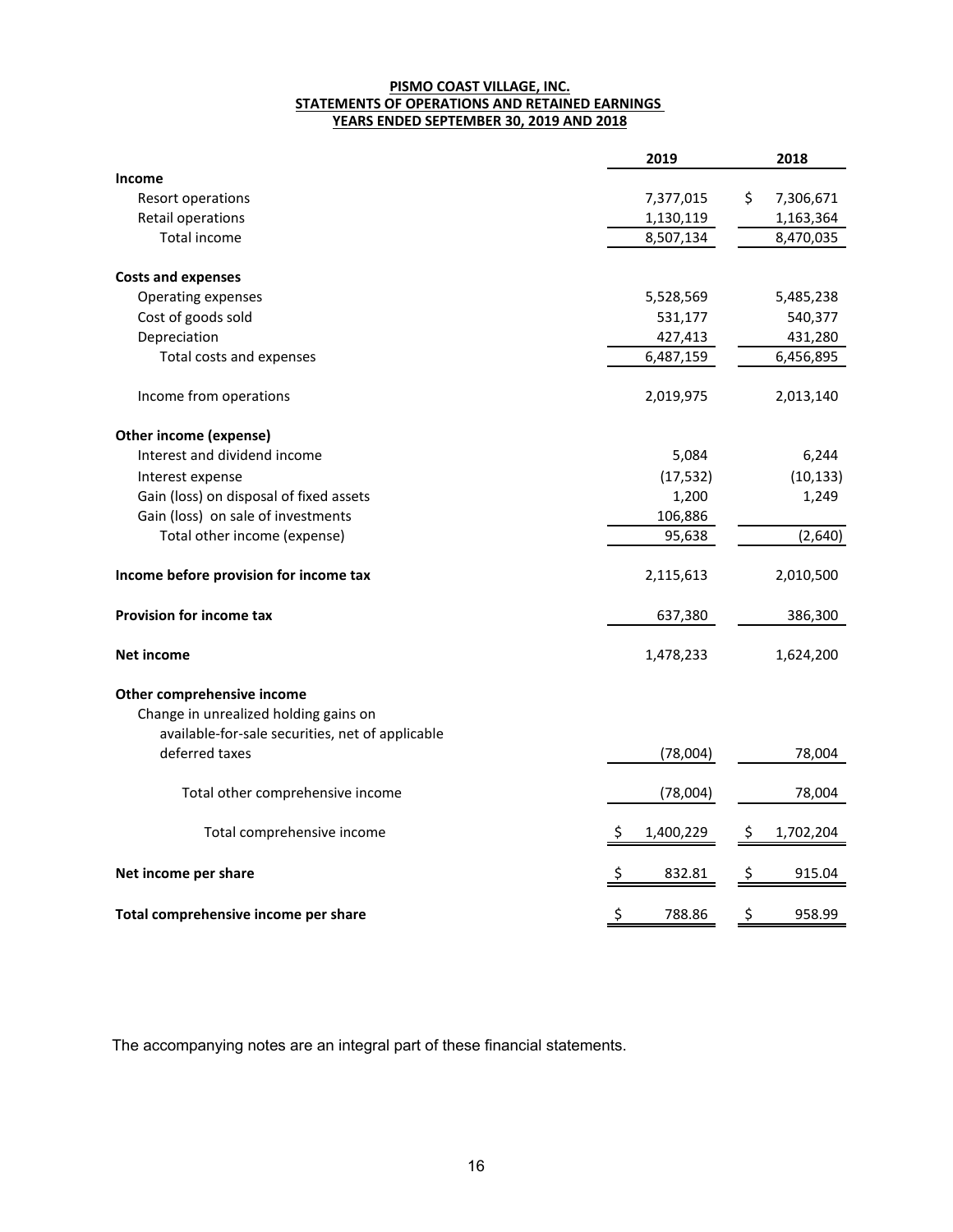# **PISMO COAST VILLAGE, INC. STATEMENTS OF CHANGES IN STOCKHOLDER'S EQUITY YEARS ENDED SEPTEMBER 30, 2019 AND 2018**

|                                |               |    | <b>Common Stock</b> | <b>Retained</b>  |     | Accumulated<br>Other<br>Comprehensive |    |              |
|--------------------------------|---------------|----|---------------------|------------------|-----|---------------------------------------|----|--------------|
|                                | <b>Shares</b> |    | <b>Amount</b>       | <b>Earnings</b>  |     | Income                                |    | <b>Total</b> |
| Balance - September 30, 2016   | 1,775         | \$ | 5,569,268           | \$<br>7,983,671  | \$  |                                       | \$ | 13,552,939   |
| Net Income                     |               |    |                     | 1,092,302        |     |                                       |    | 1,092,302    |
| Balance - September 30, 2017   | 1,775         | \$ | 5,569,268           | \$<br>9,075,973  | \$  |                                       | \$ | 14,645,241   |
| Net Income                     |               |    |                     | 1,624,200        |     |                                       |    | 1,624,200    |
| Unrealized gain on investments |               |    |                     |                  |     | 78,004                                |    | 78,004       |
| Balance - September 30, 2018   | 1,775         | S. | 5,569,268           | \$<br>10,700,173 | \$. | 78,004                                | S. | 16,347,445   |
| Net Income                     |               |    |                     | 1,478,233        |     |                                       |    | 1,478,233    |
| Unrealized gain on investments |               |    |                     |                  |     | (78,004)                              |    | (78,004)     |
| Balance - September 30, 2019   | 1,775         | S  | 5,569,268           | \$<br>12,178,406 |     |                                       | \$ | 17,747,674   |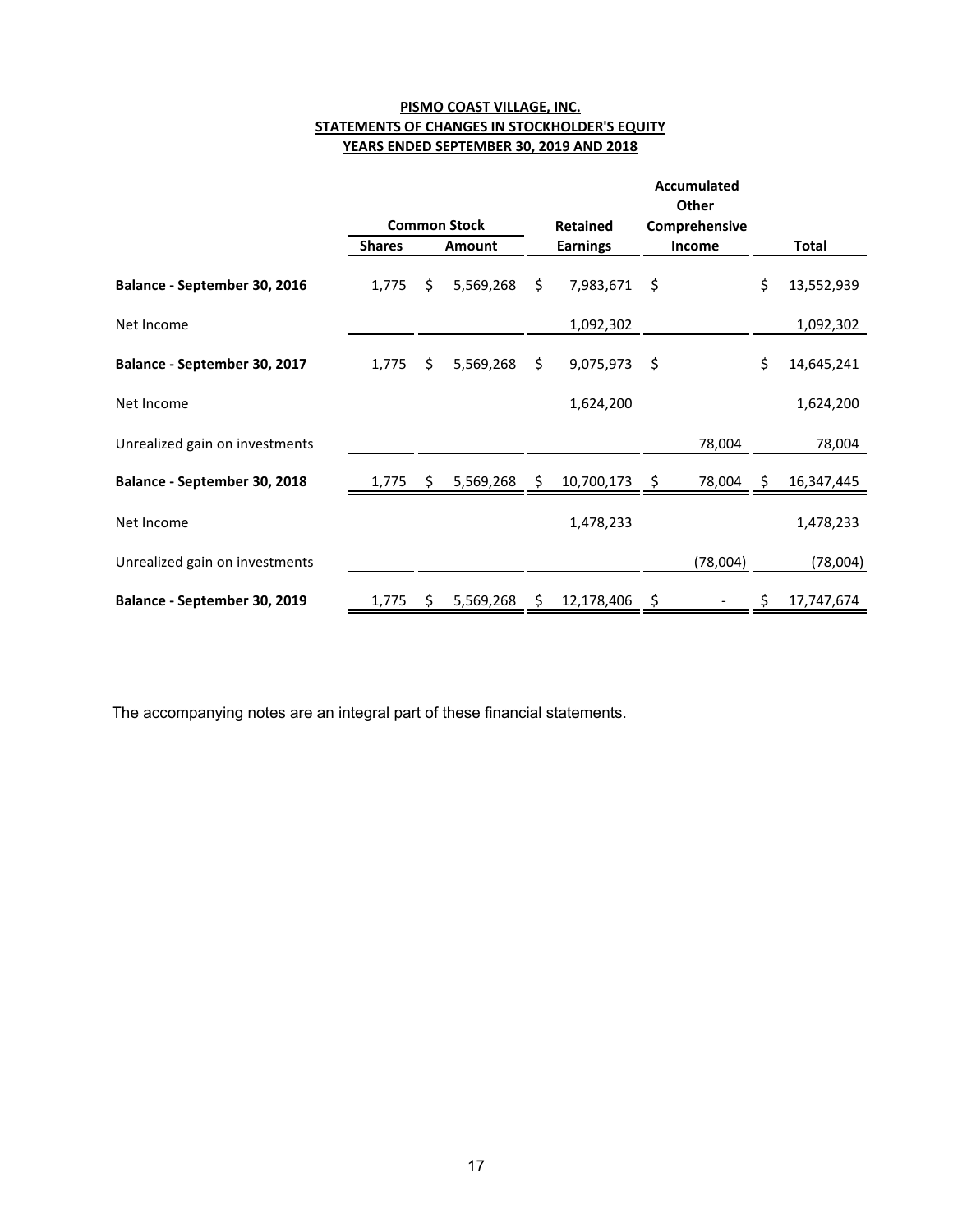#### **PISMO COAST VILLAGE, INC. STATEMENTS OF CASH FLOWS YEARS ENDED SEPTEMBER 30, 2019 AND 2018**

|                                                    | 2019            | 2018            |
|----------------------------------------------------|-----------------|-----------------|
| Cash flows from operating activities               |                 |                 |
| Net income                                         | \$<br>1,478,233 | \$<br>1,624,200 |
| Adjustments to reconcile net income to net         |                 |                 |
| cash provided by operating activities:             |                 |                 |
| Depreciation and amortization                      | 427,413         | 431,280         |
| Loss on disposal of fixed assets                   |                 | (1,249)         |
| Changes in operating assets and liabilities:       |                 |                 |
| Accounts receivable                                | 4,997           | (34, 148)       |
| Inventory                                          | (8,809)         | 8,586           |
| Prepaid income taxes                               | (4,900)         |                 |
| Prepaid expenses                                   | (10, 684)       | 4,553           |
| Accounts payable and accrued liabilities           | 24,511          | (15,889)        |
| Accrued salaries and vacation                      | 21,804          | 12,024          |
| Rental deposits                                    | 93,608          | 10,198          |
| Income taxes payable                               | (8,300)         | (44,300)        |
| Deferred taxes                                     | (42,300)        | (323, 500)      |
| Total adjustments                                  | 497,340         | 47,555          |
| Net cash provided by operating activities          | 1,974,573       | 1,671,755       |
| Cash flows from investing activities               |                 |                 |
| Proceeds from sale of fixed assets                 |                 | 1,400           |
| Capital expenditures                               | (1, 135, 283)   | (231, 279)      |
| Net cash used in investing activities              | (1, 135, 283)   | (229, 879)      |
| Cash flows from financing activities               |                 |                 |
| Acquisition of capital lease assets                | 81,369          |                 |
| Principal payments on capital lease obligations    | (48,071)        | (51, 206)       |
| Net cash used in financing activities              | 33,298          | (51, 206)       |
| Net increase in cash and cash equivalents          | 873,588         | 1,390,670       |
| Cash and cash equivalents - beginning of year      | 4,202,436       | 2,811,766       |
| Cash and cash equivalents - end of year            | \$<br>5,076,024 | \$<br>4,202,436 |
| Schedule of payments of interest and taxes         |                 |                 |
| Cash paid for income tax                           | \$<br>687,000   | \$<br>684,050   |
| Cash paid for interest                             | \$<br>17,532    | \$<br>10,133    |
| Non-cash financing and investing activities:       |                 |                 |
| Property, plant and equipment obtained through     |                 |                 |
| capital lease obligations                          | \$              | \$<br>81,369    |
| Increase in investments from dividend distribution | \$              | \$<br>111,204   |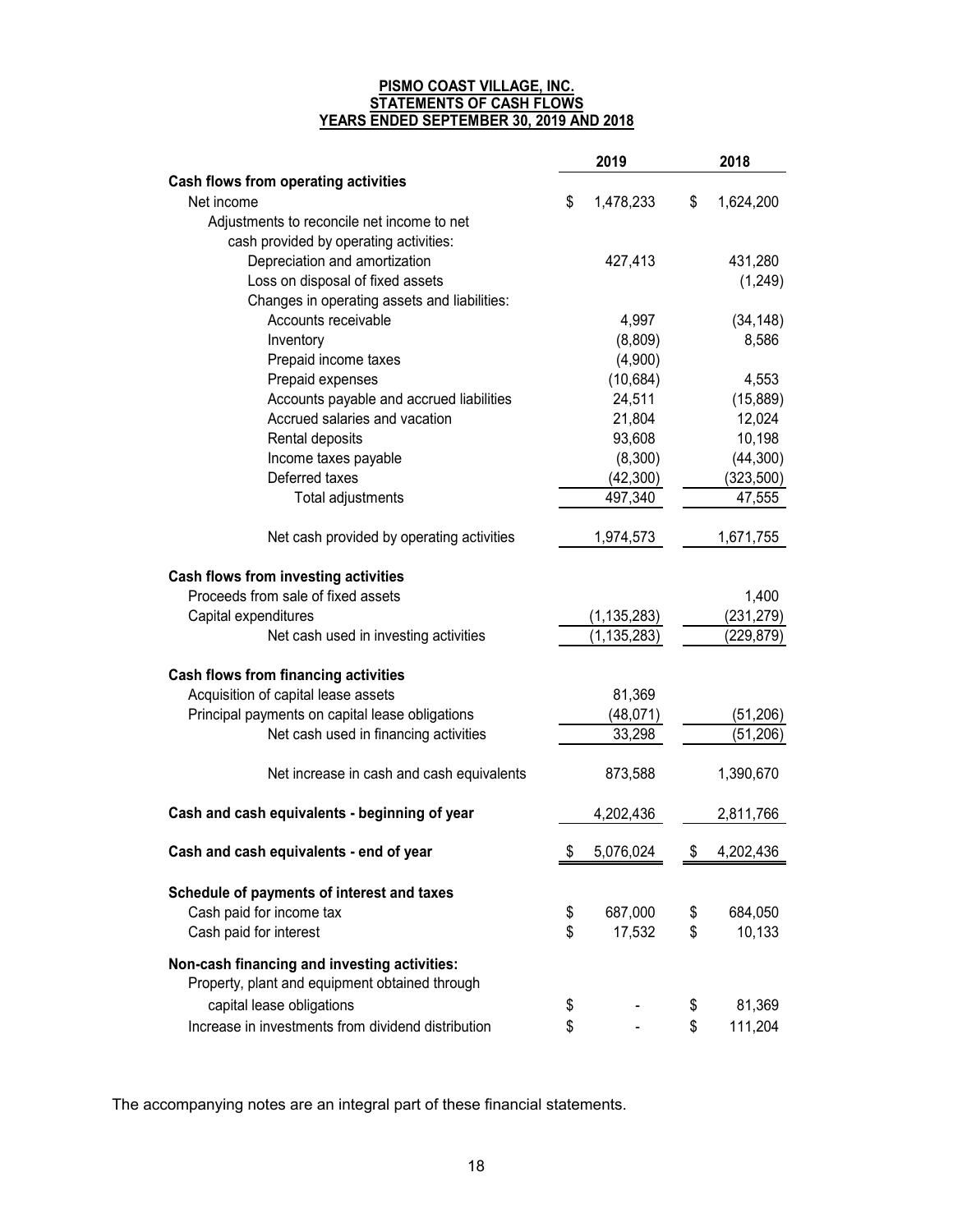# **NOTE 1: Nature of Business**

Pismo Coast Village, Inc. (the Company) is a recreational vehicle camping resort. Its business is seasonal in nature with the fourth quarter, the summer, being its busiest and most profitable.

# **NOTE 2: Summary of Significant Accounting Policies**

## **Revenue and Cost Recognition**

The Company's revenue is recognized on the accrual basis as earned based on the date of stay. Expenses are recorded on the accrual basis whereby expenses are recorded when incurred, rather than when paid.

## **Cash and Cash Equivalents**

For purposes of the statements of cash flows, the Company considers all highly liquid investments with an original maturity of three months or less when purchased to be cash equivalents. As of September 30, 2019 and 2018, the Company had \$6,088 and \$6,070 of cash equivalents.

# **Allowance for Doubtful Accounts**

It is the policy of management to review the outstanding accounts receivable at year-end, as well as historical bad debt write-offs, and establish an allowance for doubtful accounts for estimated uncollectible accounts. Management did not believe an allowance for doubtful accounts was necessary as of September 30, 2019 or 2018.

# **Inventories**

Inventories have been valued at the lower of cost or market on a first-in, first-out basis. Inventories are comprised primarily of finished goods in the general store and in the RV repair shop.

## **Property and Equipment**

All property and equipment are recorded at cost. Depreciation of property and equipment is computed using the straight line method based on the cost of the assets, less allowance for salvage value, where appropriate. Depreciation rates are based upon the following estimated useful lives :

| Building and park improvements                            | 5 to 40 years     |
|-----------------------------------------------------------|-------------------|
| Furniture, fixtures, equipment and leasehold improvements | 3 to $31.5$ years |
| Transportation equipment                                  | 5 to 10 years     |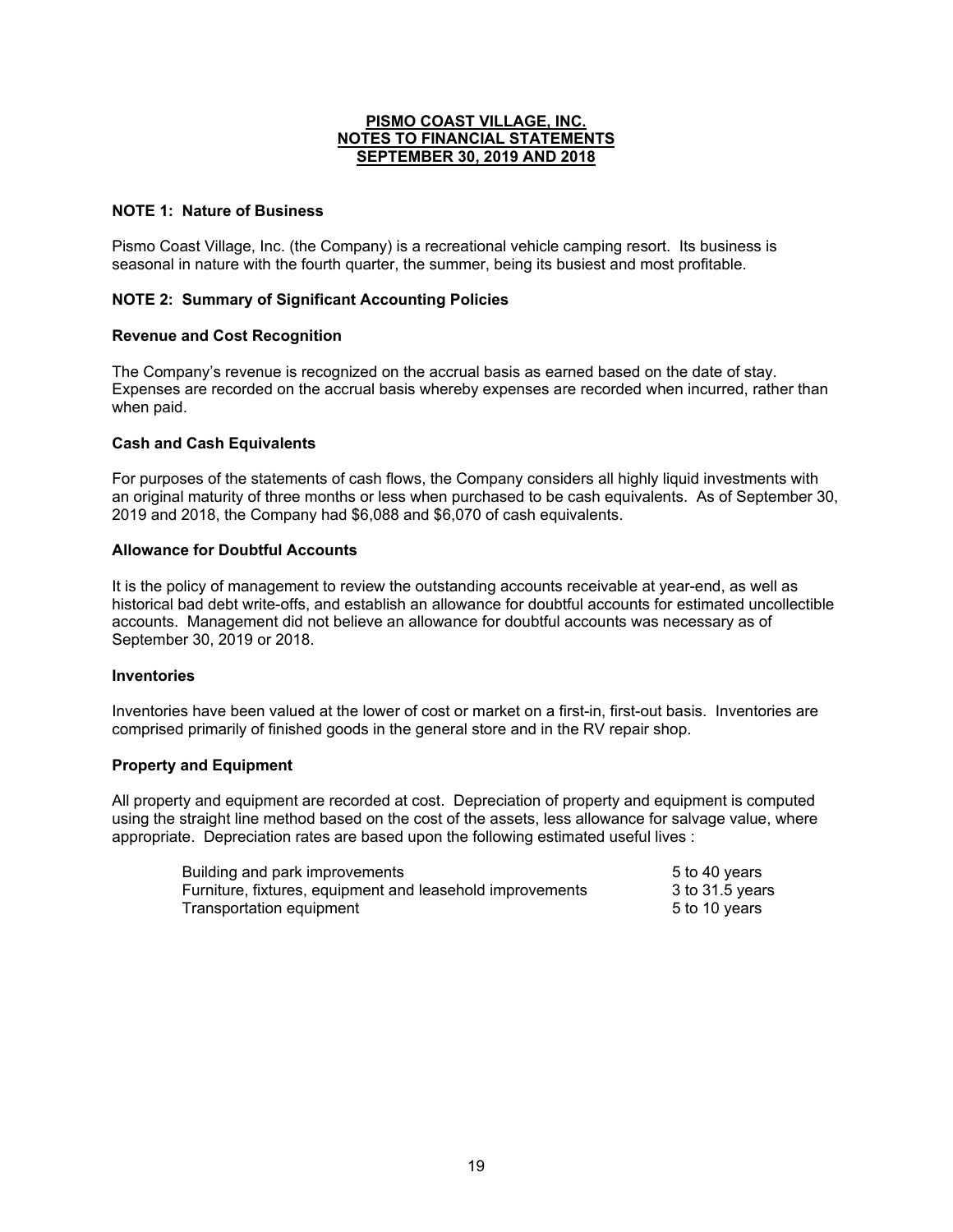# **NOTE 2: Summary of Significant Accounting Policies (Continued)**

#### **Investments**

Investments in securities have been classified in the balance sheet, according to management's intent, as securities available-for-sale under the provisions of Financial Accounting Standards Board (FASB) Accounting Standards Codification (ASC) Topic 320 Investments – Debt and Equity Securities.

Available-for-sale securities consist of investment securities not classified as trading securities nor as held-to-maturity securities. Unrealized holding gains and losses, net of deferred taxes, on available-forsale securities are reported as a net amount in a separate component of stockholders' equity until realized. Gains and losses on the sale of available-for-sale securities are determined using the specific identification method.

# **Fair Value Measurements**

The Company records its financial assets and liabilities at fair value in accordance with the Fair Value Measurements and Disclosures Topic of Financial Accounting Standards Board (FASB) Accounting Standards Codification (ASC) (the Topic). This Topic provides a framework for measuring fair value, clarifies the definition of fair value and expands disclosures regarding fair value measurements. Fair value is defined as the price that would be received to sell an asset or paid to transfer a liability (an exit price) in an orderly transaction between market participants at the reporting date. The Topic also establishes a three-tier hierarchy, as follows, which prioritizes the inputs used in the valuation methodologies in measuring fair value:

*Level 1*: Inputs to the valuation methodology are unadjusted quoted prices for identical assets or liabilities in active markets that the Company has the ability to access.

*Level 2*: Inputs to the valuation methodology include:

- Quoted prices for similar assets and liabilities in active markets;
- Quoted prices for identical or similar assets or liabilities in inactive markets;
- Inputs other than quoted prices that are observable for the asset or liability;
- Inputs that are derived principally from or corroborated by observable market data by correlation or other means.

If the asset or liability has a specified (contractual) term, the Level 2 input must be observable for substantially the full term of the asset or liability.

*Level 3*: Inputs to the valuation methodology are unobservable and significant to the fair value measurement.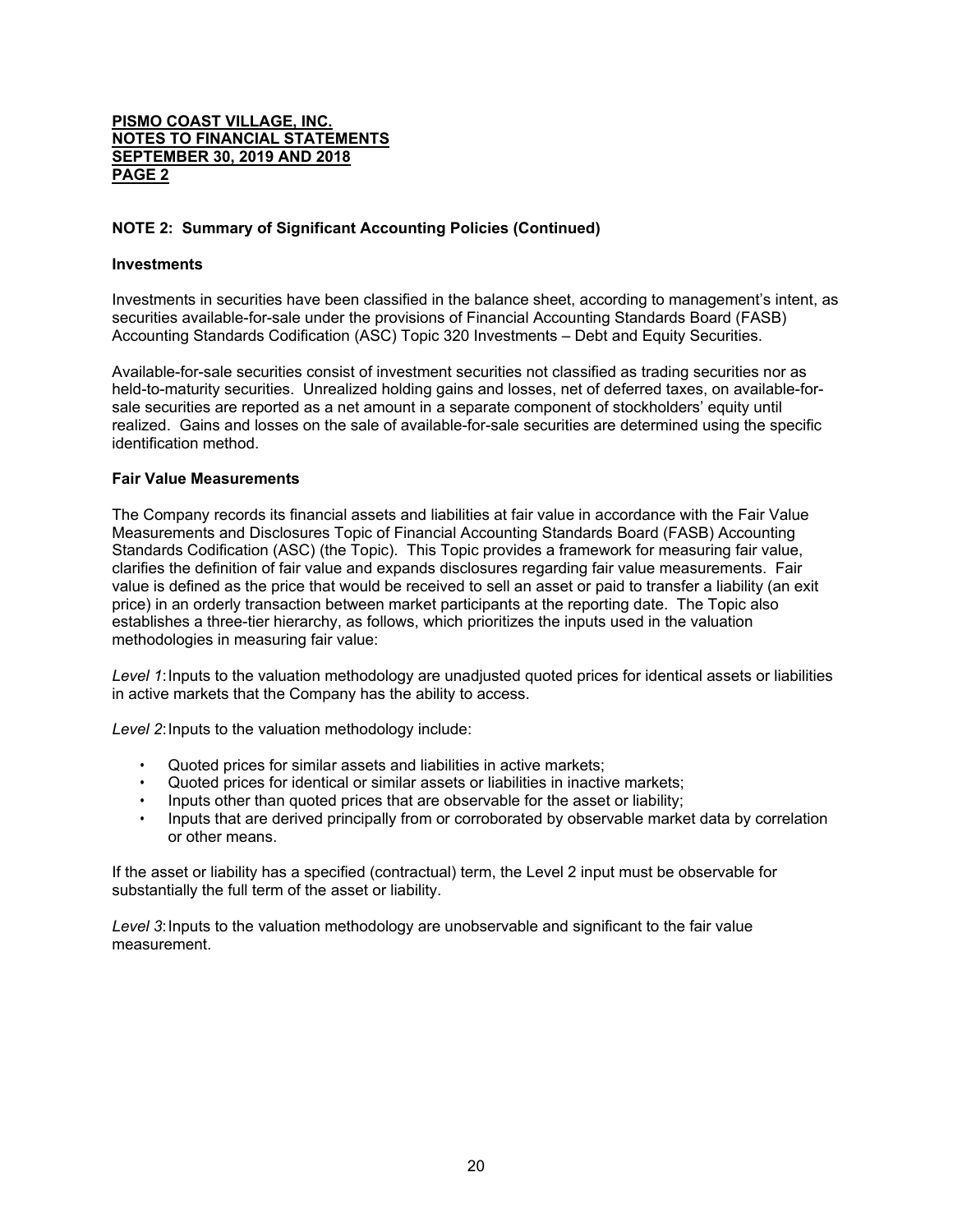# **NOTE 2: Summary of Significant Accounting Policies (Continued)**

The following is a description of the valuation methodologies used for assets measured at fair value:

*Investments*: Investments in common stock are recorded at fair value based upon quoted market prices using Level 1 inputs.

This hierarchy requires the Company to use observable market data, when available, and to minimize the use of unobservable inputs when determining fair value.

At September 30, 2019, the following sets forth by level, within the fair value hierarchy, the Company's assets at fair value:

|                            | Level 1<br>Level 2       |        | Level 3 |
|----------------------------|--------------------------|--------|---------|
| Investment in common stock | $\overline{\phantom{0}}$ | $\sim$ | -       |
| Total assets at fair value | $\overline{\phantom{0}}$ |        |         |

At September 30, 2018, the following sets forth by level, within the fair value hierarchy, the Company's assets at fair value :

|                             | ∟evel ″ | Level 2                  | Level 3                  |
|-----------------------------|---------|--------------------------|--------------------------|
| Investment in common stock  | 111 204 | $\overline{\phantom{0}}$ | -                        |
| Total assets at fair value. | 111 204 | <b>CONTINUES</b>         | $\overline{\phantom{0}}$ |

## **Earnings Per Share**

The earnings per share are based on the 1,775 shares outstanding. The financial statements report only basic earnings per share, as there are no potentially dilutive shares outstanding.

## **Use of Estimates**

The preparation of financial statements in conformity with accounting principles generally accepted in the United States of America requires the Company to make estimates and assumptions that affect certain reported amounts and disclosures. Accordingly, actual results could differ from those estimates.

## **Advertising**

The Company follows the policy of charging the costs of non-direct advertising as incurred. Advertising expense was \$66,722 and \$46,005 for the years ended September 30, 2019 and 2018, respectively. Advertising expense was included in operating expenses on the statement of operations.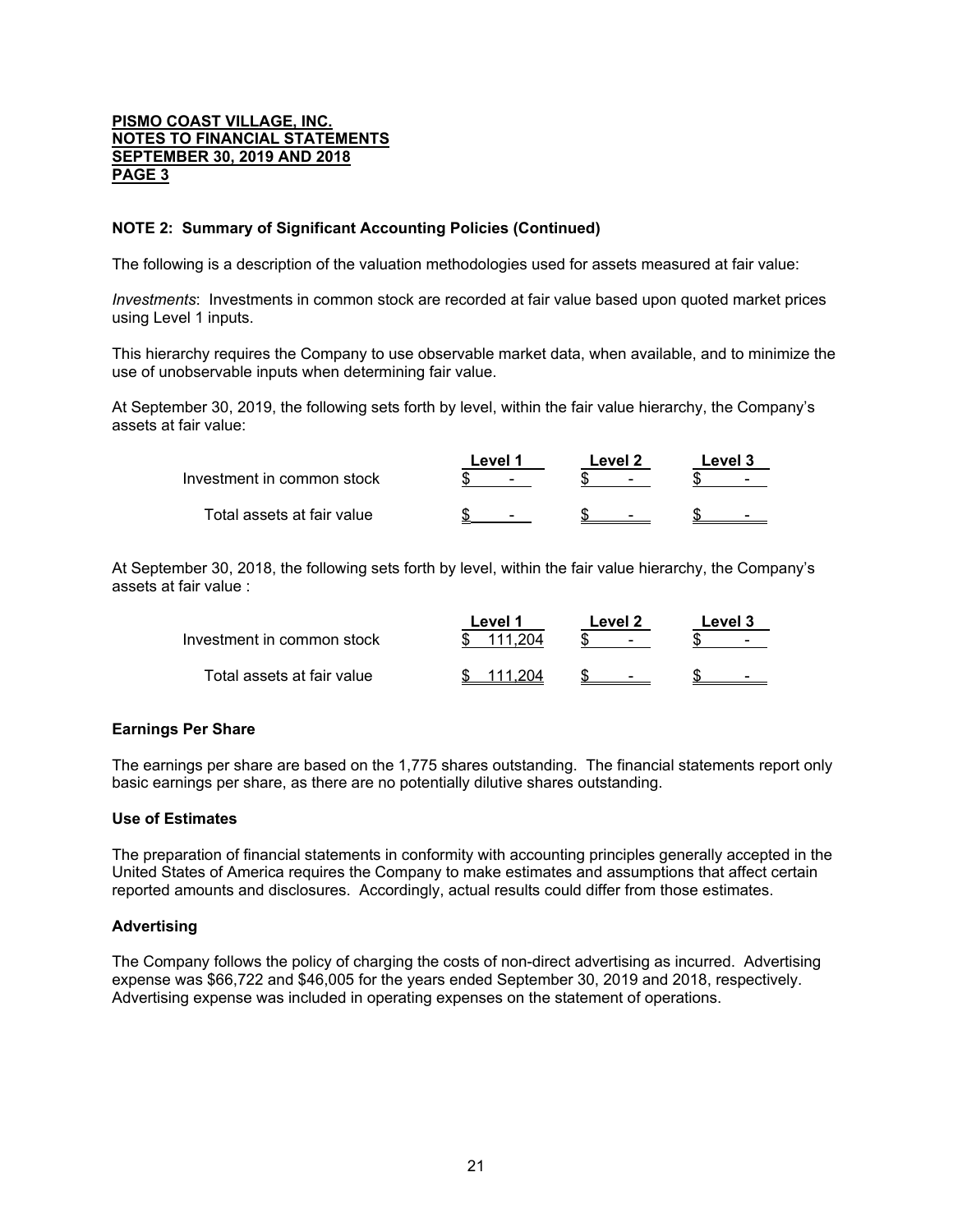# **NOTE 2: Summary of Significant Accounting Policies (Continued)**

### **Concentration of Credit Risk**

At September 30, 2019 and 2018, the Company had cash deposits of \$3,239,598 and \$2,301,721, respectively, in excess of the \$250,000 federally insured limit with Pacific Premier Bank. However, because Pacific Premier Bank is a member of the Certificate of Deposit Account Registry Service (CDARS), large deposits are divided into smaller amounts and placed with other FDIC insured banks which are also members of the CDARS network. Then, those member banks issue CDs in amounts under \$250,000, so that the entire deposit balance is eligible for FDIC insurance.

#### **Reclassifications**

Certain reclassifications have been made to prior year balances to conform to current year presentation. These reclassifications had no effect on the Company's results of operations or financial position.

### **Income Taxes**

The Company uses the asset-liability method of computing deferred taxes in accordance with Financial Accounting Standards Board (FASB) Accounting Standards Codification (ASC) Income Taxes topic. FASB ASC 740 requires, among other things, that if income is expected for the entire year, but there is a net loss to date, a tax benefit is recognized based on the annual effective tax rate.

FASB ASC 740 also requires, among other things, the recognition and measurement of uncertain tax positions based on a "more likely than not" (likelihood greater than 50%) approach. As of September 30, 2019, management has considered its tax positions and believes that the Company did not maintain any uncertain tax positions under this approach and, accordingly, all tax positions have been fully recorded in the provision for income taxes. It is the policy of the Company to consistently classify interest and penalties associated with income tax expense separately from the provision for income taxes, and accordingly no interest or penalties associated with income taxes have been included in this calculation, or separately in the Statement of Operations and Retained Earnings. The Company does not expect any material changes through September 30, 2020. Although the Company does not maintain any uncertain tax positions, tax returns remain subject to examination by the Internal Revenue Service for fiscal years ending on or after September 30, 2016 and by the California Franchise Tax Board for fiscal years ending on or after September 30, 2015.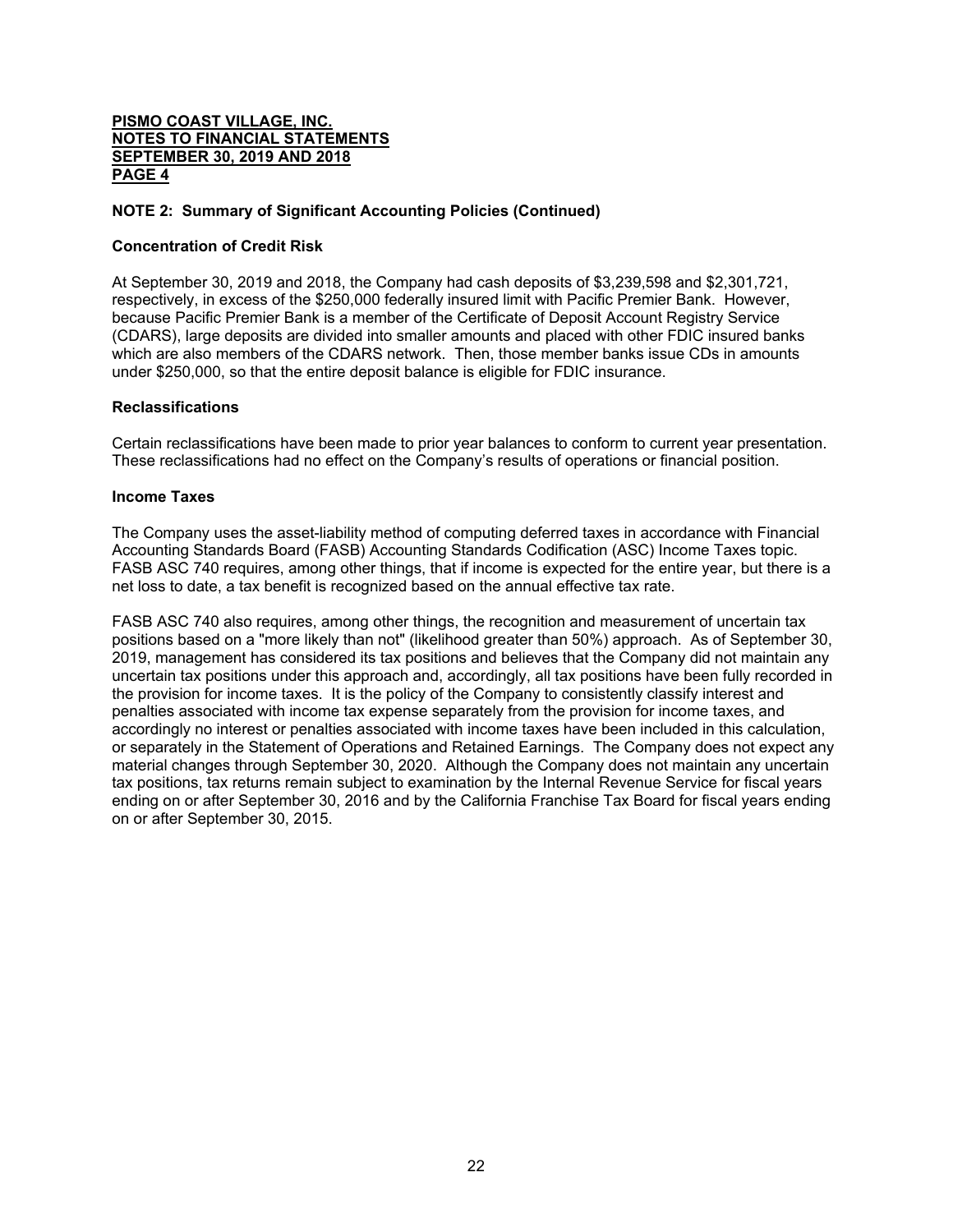# **NOTE 3: Property and Equipment**

At September 30, 2019 and 2018, property and equipment included the following:

|                                                           |   | 2019        | 2018        |
|-----------------------------------------------------------|---|-------------|-------------|
| Land                                                      | Ś | 10,394,746  | 10,394,746  |
| Building and resort improvements                          |   | 11,342,501  | 11,342,501  |
| Furniture, fixtures, equipment and leasehold improvements |   | 703,255     | 677,268     |
| Transportation equipment                                  |   | 768,755     | 709,115     |
| Construction in progress                                  |   | 1,321,095   | 325,489     |
|                                                           |   | 24,530,352  | 23,449,119  |
| Less accumulated depreciation                             |   | (9,215,393) | (8,842,030) |
|                                                           |   |             |             |
|                                                           |   | 15,314,959  | 14,607,089  |

Depreciation and amortization expense was \$427,413 and \$431,280 for the years ended September 30, 2019 and 2018, respectively.

At September 30, 2019 and 2018 the cost of assets under capital lease was \$398,770 and \$374,171, respectively, and related accumulated amortization was \$201,335 and \$196,397, respectively. Depreciation expense on assets under capital lease was \$60,761 and \$49,061 for the years ended September 30, 2019 and 2018, respectively.

# **NOTE 4: Line of Credit**

The Company has a revolving line of credit with Pacific Premier Bank (formerly Heritage Oaks Bank) for \$500,000, expiring April 1, 2020. There currently is a Letter of Credit written in favor of the County of San Luis Obispo (the County), California for \$416,062 to cover a bond requirement relating to public improvements as part of the Company's construction of a new RV service facility. If the Company fails to complete the required public improvements, monies will be drawn from the credit line to satisfy the County. A balance of \$83,938 is available if the Company requires additional funding from the line of credit. The Company expects the RV service facility project to be completed and bond satisfied by December 31, 2019.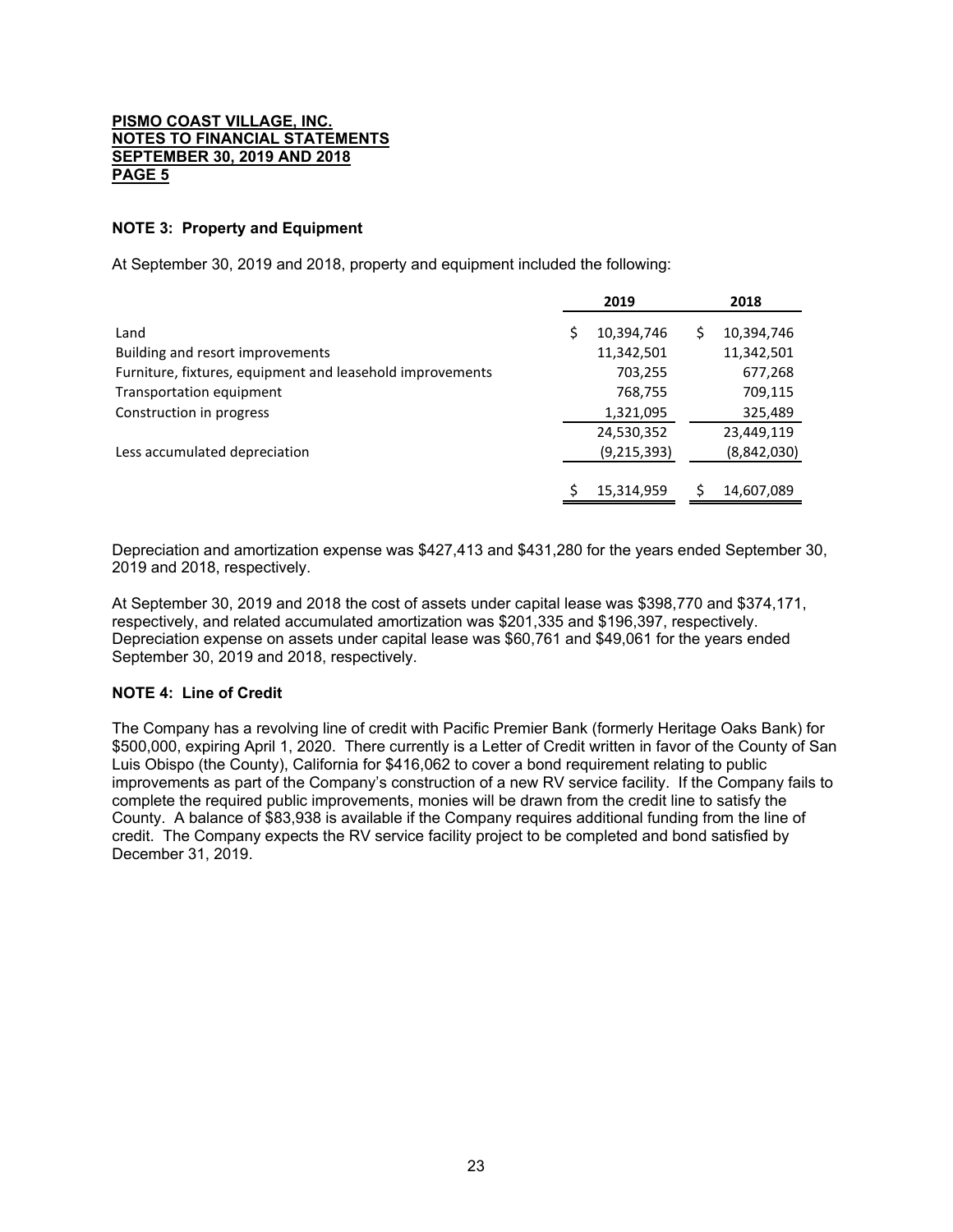# **NOTE 5: Capital Lease Obligations**

At September 30, 2019 and 2018, capital lease obligations consisted of the following :

|                                                                                                                                                                                       |    | 2019                 | 2018                       |
|---------------------------------------------------------------------------------------------------------------------------------------------------------------------------------------|----|----------------------|----------------------------|
| A 2013 Hino truck leased from Donahue Transportation Services Corp,<br>payable in monthly installments of \$1,046, including interest at 4.751% per<br>annum, through April 2019.     | \$ |                      | \$<br>7,210                |
| A security system for Lot-K leased from RLC Funding, payable in monthly<br>installments of \$1,295, including interest at 13.537% per annum, through<br>October 2018.                 |    |                      | 1,280                      |
| A 2016 Hino truck leased from Donahue Transportation Services Corp,<br>payable in monthly installments of \$1,116, including interest at 4.532%<br>per annum, through January 2023.   |    | 41,360               | 52,600                     |
| A 2018 Hino truck leased from Donahue Transportation Services Corp,<br>payable in monthly installments of \$1,116, including interest at 4.644%<br>per annum, through September 2024. |    | 59,652               | 70,012                     |
| A 2019 Hino truck leased from Donahue Transportation Services Corp,<br>payable in monthly installments of \$1,116, including interest at 4.181%<br>per annum, through May 2025.       |    | 67,465               | 77,800                     |
| A 2019 Hino truck leased from Donahue Transportation Services Corp,<br>payable in monthly installments of \$1,116, including interest at 4.101%<br>per annum, through December 2025.  |    | 73,724               |                            |
| Less current portion                                                                                                                                                                  | \$ | 242,201<br>(43, 954) | \$<br>208,902<br>(40, 426) |
| Total capital lease obligations, net of current portion                                                                                                                               | S  | 198,247              | \$<br>168,476              |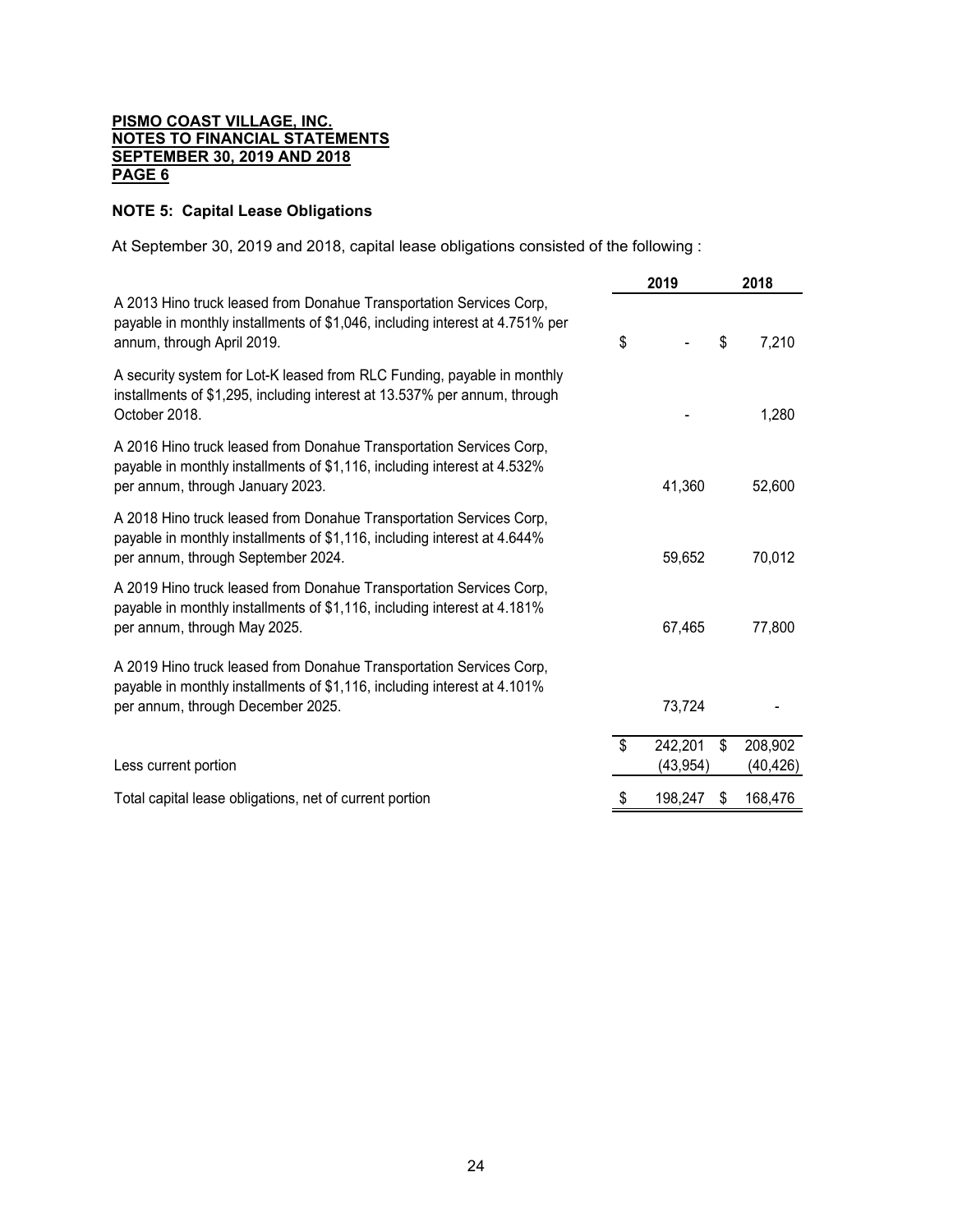# **NOTE 5: Capital Lease Obligations (Continued)**

At September 30, 2019, future minimum payments on capital lease obligations were as follows :

| For the Twelve Months Ending September 30,              |              |
|---------------------------------------------------------|--------------|
| 2020                                                    | \$<br>53,568 |
| 2021                                                    | 53,568       |
| 2022                                                    | 53,568       |
| 2023                                                    | 44,640       |
| 2024                                                    | 40,176       |
| Thereafter                                              | 25,668       |
| Present value of future minimum payments                | 271,188      |
| Less amount representing interest                       | (28, 987)    |
|                                                         | 242,201      |
| Less current portion of capital lease obligations       | (43,954)     |
| Total capital lease obligations, net of current portion | 198,247      |
|                                                         |              |

## **NOTE 6: Common Stock**

Each share of stock is intended to provide the shareholder with free use of the resort for a maximum of 45 days per year. If the Company is unable to generate sufficient funds from the public, the Company may be required to charge shareholders for services.

A shareholder is entitled to a pro rata share of any dividends as well as a pro rata share of the assets of the Company in the event of its liquidation or sale. The shares are personal property and do not constitute an interest in real property. The ownership of a share does not entitle the owner to any interest in any particular site or camping period.

# **NOTE 7: Income Taxes**

The provisions for income taxes for the years ended September 30, 2019 and 2018 are as follows:

|                            | 2019          | 2018          |
|----------------------------|---------------|---------------|
| Current:                   |               |               |
| Federal                    | 497,780<br>\$ | \$<br>497,500 |
| State                      | 215,100       | 179,100       |
|                            | 712,880       | 676,600       |
| Deferred:                  |               |               |
| Federal                    | (61,900)      | (303, 400)    |
| State                      | (13,600)      | 13,100        |
| Provision for income taxes | 637,380<br>S  | 386,300       |

The Company uses the asset-liability method of computing deferred taxes in accordance with FASB ASC Topic 740. The difference between the effective tax rate and the statutory tax rates is due primarily to the impact of state taxes net of the federal tax benefit and nondeductible variable costs of shareholder usage.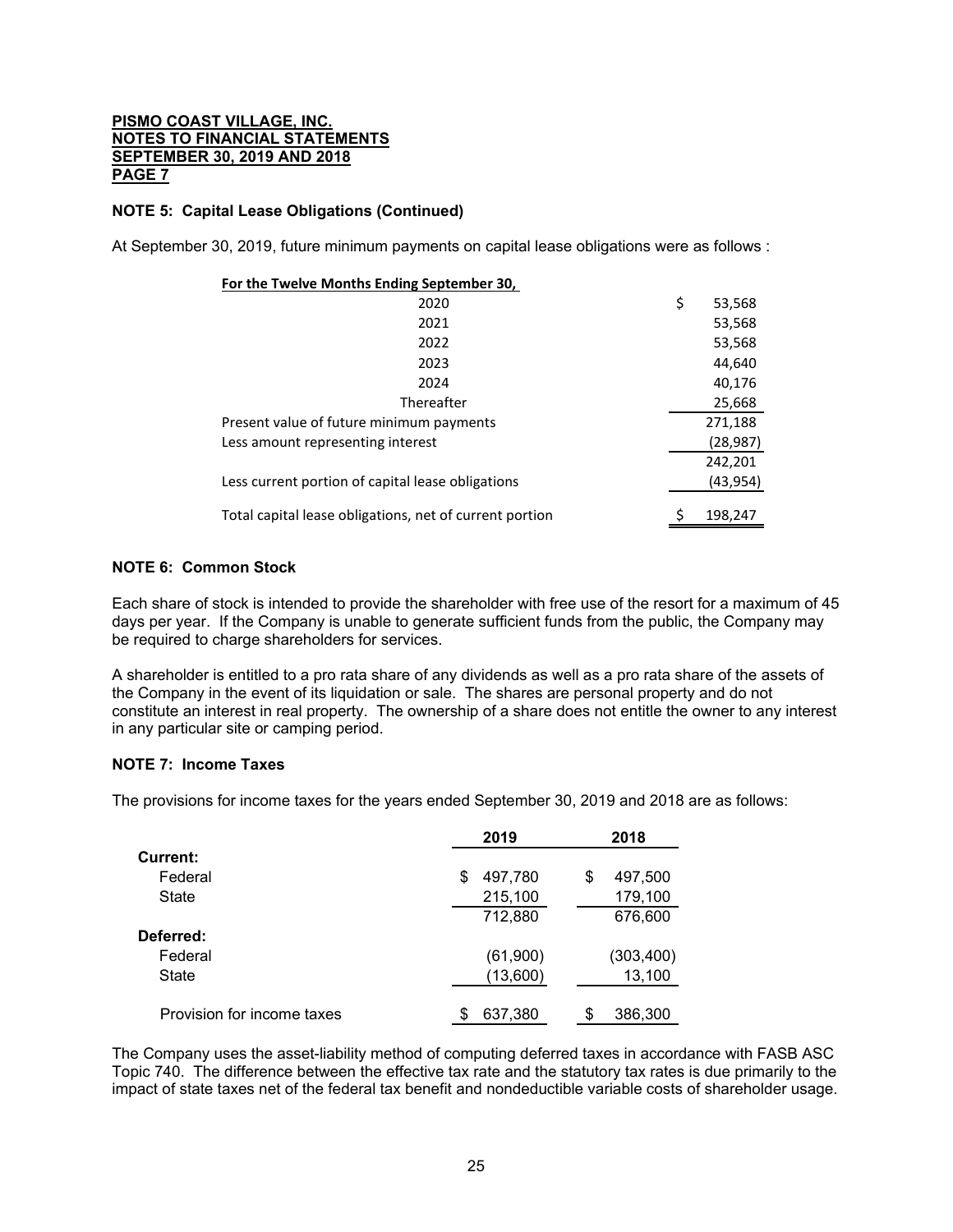# **NOTE 7: Income Taxes (Continued)**

At September 30, 2019 and 2018, the deferred income tax liabilities consisted of the following:

|                                    | 2019       |    | 2018      |
|------------------------------------|------------|----|-----------|
| Deferred tax assets (liabilities): |            |    |           |
| Federal                            | (387, 300) | S. | (449,200) |
| State                              | (57, 500)  |    | (71, 100) |
| Net deferred income taxes          | (444.800)  | S  | (520,300) |

Deferred income taxes arise from temporary differences between the tax basis of assets and liabilities and their reported amounts in the financial statements, which will result in taxable or deductible amounts in the future. The majority of the balance is due to timing differences of depreciation expense, caused by the use of accelerated depreciation methods for tax calculations.

At September 30, 2019 and 2018, the deferred income tax liabilities consisted of the following temporary differences:

| 2019           | 2018             |
|----------------|------------------|
| (533,000)<br>S | (566, 100)<br>\$ |
|                | (33, 200)        |
| (533,000)      | (599, 300)       |
|                |                  |
| 33,000         | 24,400           |
| 55,200         | 54,600           |
| 88,200         | 79,000           |
|                |                  |
| (444.800)      | (520,300)        |
|                |                  |

There were no net operating loss or tax credit carryforwards for the year ended September 30, 2019 or 2018 for federal or state.

## **NOTE 8: Operating Leases**

The Company leases a lot located in Oceano for \$3,302 per month. The lease has converted to a monthto-month lease; however the lessor is considering a long-term renewal at this time.

The Company has a five-year lease obligation for a copier. Rental expense under this operating lease is \$384 per month. Future minimum lease payments under this obligation are as follows: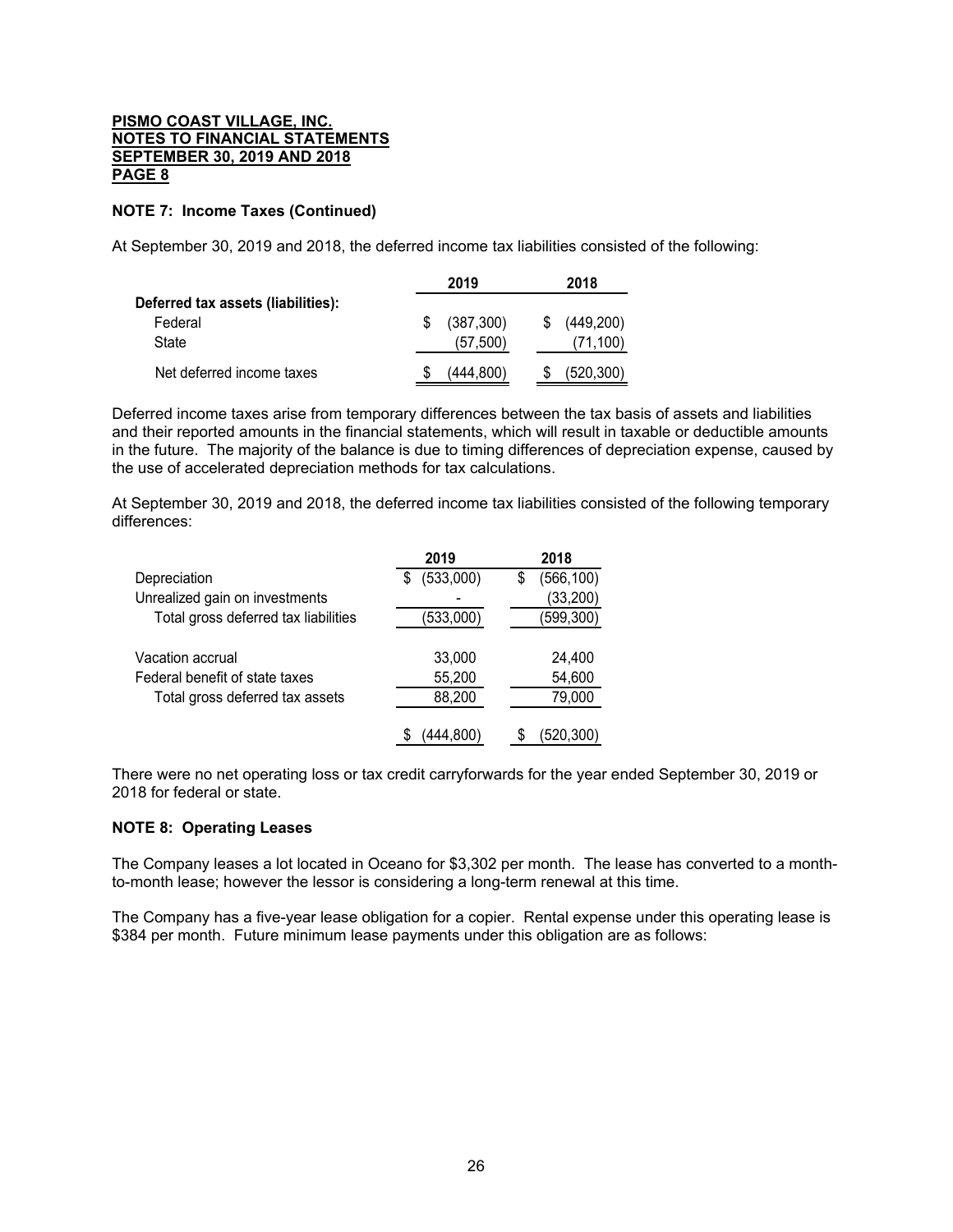# **NOTE 8: Operating Leases (Continued)**

# **For the Twelve Months Ending September 30,**

| 2020 |  | 4,608  |
|------|--|--------|
| 2021 |  | 4,608  |
| 2022 |  | 1,920  |
|      |  | 11,136 |

Rent expense under these lease agreements was \$43,520 and \$45,211 for the years ended September 30, 2019 and 2018, respectively.

## **NOTE 9: Employee Retirement Plans**

The Company is the sponsor of a 401(k) profit sharing pension plan, which covers substantially all fulltime employees. Employer contributions are discretionary and are determined on an annual basis. The Company's matching portion of the 401(k) safe harbor plan was \$73,510 and \$67,370 for the years ended September 30, 2019 and 2018, respectively.

### **NOTE 10: Subsequent Events**

Events subsequent to September 30, 2019 have been evaluated through November 25, 2019, which is the date the financial statements were available to be issued. Management did not identify any subsequent events that required disclosure.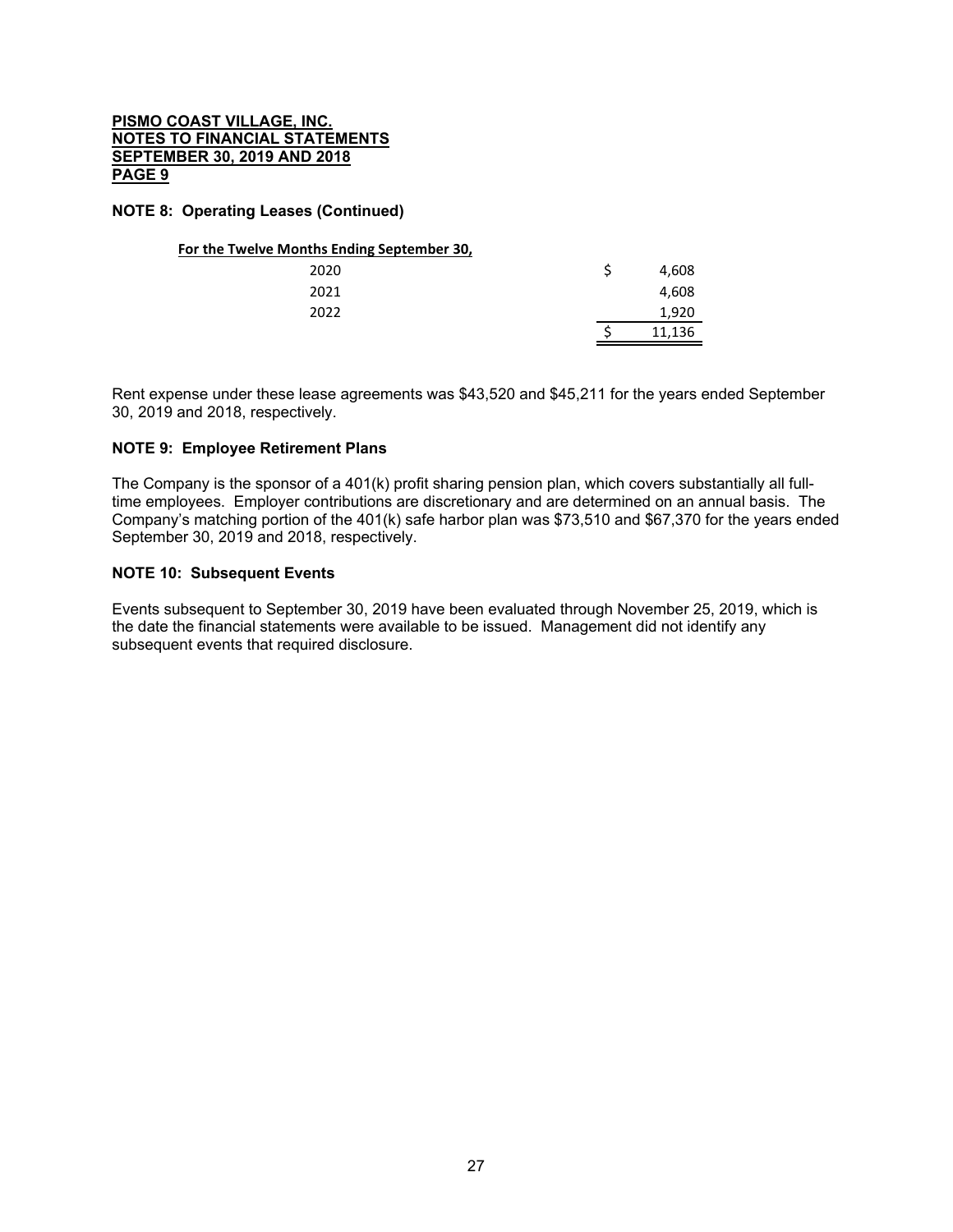#### **PISMO COAST VILLAGE, INC. SCHEDULE OF OPERATING EXPENSES SEPTEMBER 30, 2019 AND 2018**

|                              | 2019            | 2018            |
|------------------------------|-----------------|-----------------|
| Administrative salaries      | \$<br>681,348   | \$<br>597,597   |
| Advertising and promotion    | 66,722          | 46,005          |
| Auto and truck expense       | 125,025         | 124,808         |
| <b>Bad debts</b>             |                 | 566             |
| <b>Contract services</b>     | 69,600          | 65,291          |
| Corporation expense          | 58,967          | 60,663          |
| <b>Custodial supplies</b>    | 28,866          | 29,251          |
| Direct labor                 | 1,861,533       | 1,900,768       |
| Employee travel and training | 40,257          | 44,124          |
| <b>Equipment lease</b>       | 5,144           | 5,144           |
| Insurance                    | 497,228         | 599,641         |
| Miscellaneous                | 55,502          | 73,360          |
| Office supplies and expense  | 85,249          | 79,331          |
| Payroll tax expense          | 202,794         | 215,109         |
| Payroll service              | 48,952          | 46,930          |
| Pension plan match           | 73,510          | 67,370          |
| Professional services        | 104,124         | 101,336         |
| Property taxes               | 222,875         | 223,903         |
| Recreational supplies        | 3,724           | 7,654           |
| Rent - storage lots          | 43,520          | 45,211          |
| Repairs and maintenance      | 260,647         | 201,683         |
| Retail operating supplies    | 6,831           | 6,052           |
| Security                     | 19,633          | 20,024          |
| Service charges              | 198,792         | 173,790         |
| <b>Taxes and licenses</b>    | 14,309          | 8,837           |
| Telephone                    | 31,424          | 33,676          |
| Uniforms                     | 25,310          | 32,520          |
| <b>Utilities</b>             | 696,683         | 674,594         |
| Total operating expenses     | \$<br>5,528,569 | 5,485,238<br>\$ |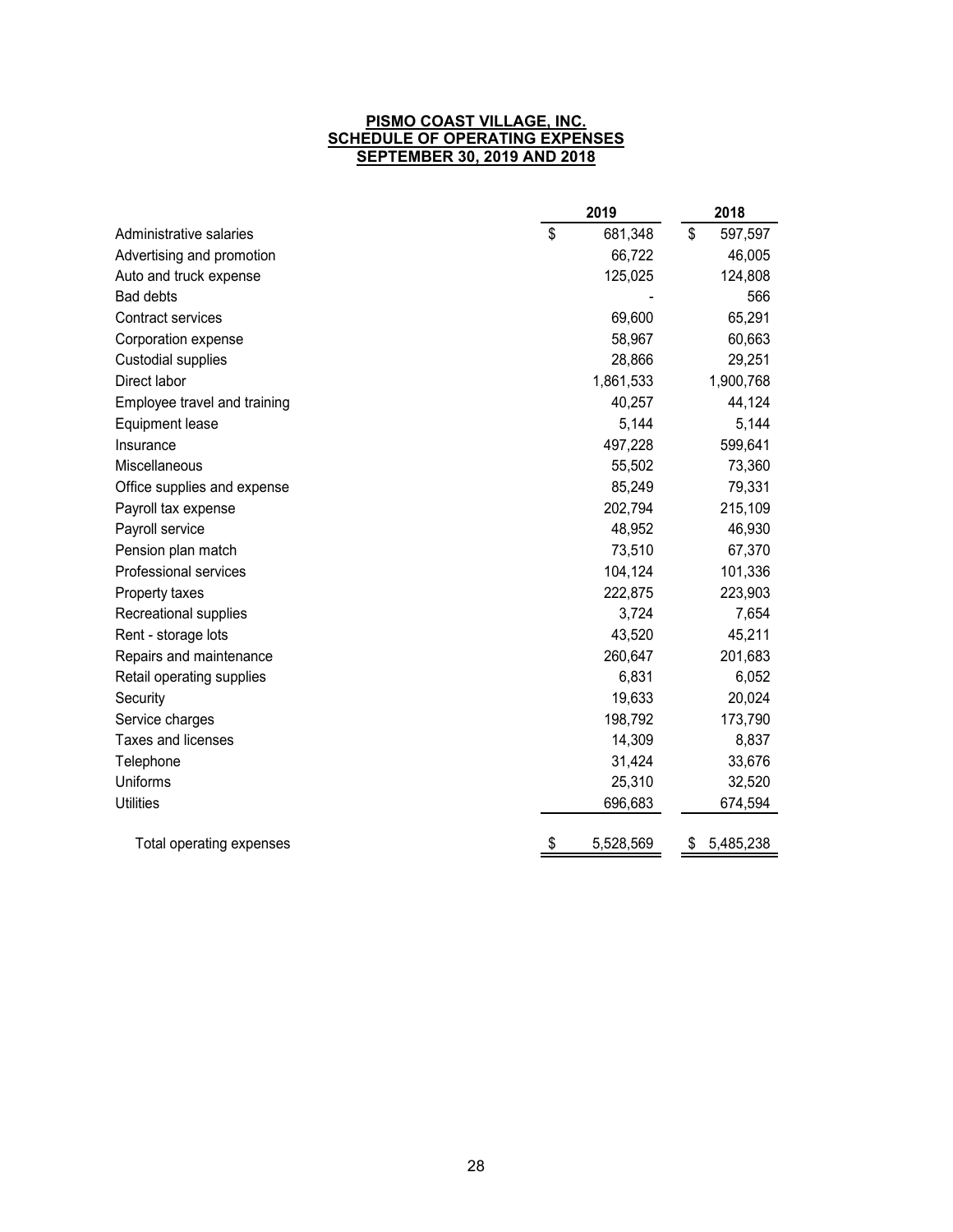### INDEPENDENT AUDITOR'S REPORT

### ON ADDITIONAL INFORMATION

To the Board of Directors and Shareholders Pismo Coast Village, Inc. 165 South Dolliver Street Pismo Beach, California

Our report on our audits of the basic financial statements of Pismo Coast Village, Inc. as of September 30, 2019 and 2018 appears on page 14. Those audits were made for the purpose of forming an opinion on the basic financial statements taken as a whole. The Statements of Income (unaudited) for the three months ended September 30, 2019 and 2018 are presented for purposes of additional analysis and are not a required part of the basic financial statements. These statements are the responsibility of management and were derived from, and relate directly to, the underlying accounting and other records used to prepare the financial statements. Such information has not been subjected to the auditing procedures applied in the audits of the basic financial statements, and accordingly, we express no opinion on it.

# BROWN ARMSTRONG ACCOUNTANCY CORPORATION

Bakersfield, California November 25, 2019